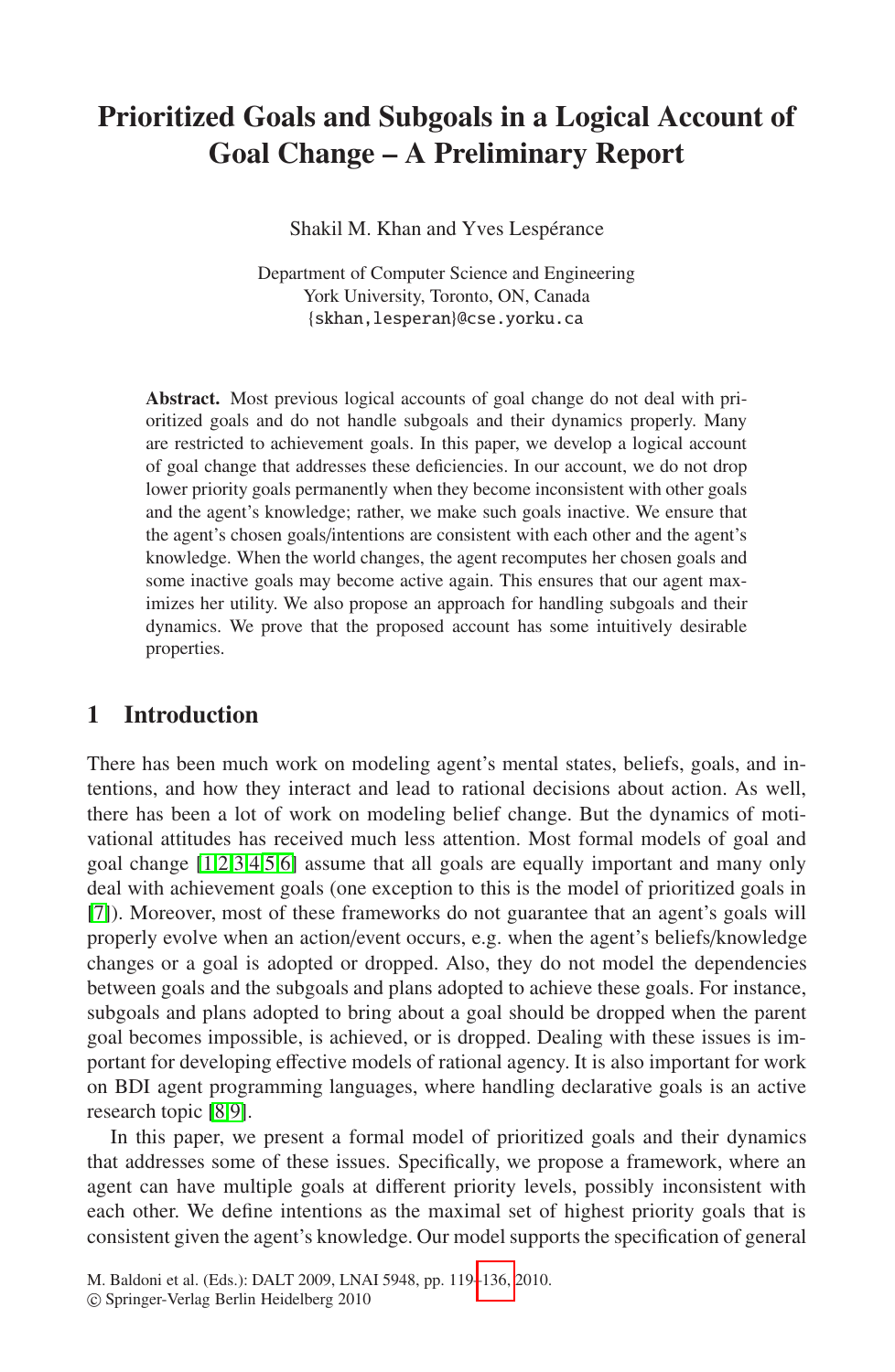temporally extended goals, not just achievement goals, and handles subgoals and their dynamics.

We start with a (possibly inconsistent) initial set of *prioritized goals* or desires that are totally ordered according to priority, and specify how these goals evolve when actions/events occur and the agent's knowledge changes. We define the agent's *chosen goals* or intentions in terms of this goal hierarchy. Our agents maximize their utility; they will abandon a chosen goal  $\phi$  if an opportunity to commit to a higher priority but inconsistent with  $\phi$  goal arises. To this end, we keep all prioritized goals in the goal base unless they are explicitly dropped. At every step, we compute an optimal set of chosen goals given the hierarchy of prioritized goals, preferring higher priority goals, such that chosen goals are consistent with each other and with the agent's knowledge. Thus at any given time[, so](#page-17-1)me goals in the hierarchy are active, i.e. chosen, while oth[e](#page-17-2)rs are inactive. Some of these inactive goals may later become active, e.g. if a higher priority active goal that is currently blocking an inactive goal becomes impossible. We also show how the dependencies between goals and subgoals can be modeled. Finally, we prove some interesting properties about the dynamics of chosen goals.

As mentioned above, our formalization of prioritized goals ensures that the agent always tries to maximize her utility, and as such a limitation of our framework is that it displays an idealized form of rationality. In Section 5, we discuss how this relates to Bratman's theory of practical reasoning [10]. We use an action theory based on the situation calculus [11] along with our formalization of paths in the situation calculus as our base formalism.

The paper is organized as follows: in the next section, we outline our base framework. In Section 3, we formalize *paths* in the situation calculus to support modeling temporally extended goals. In Section 4, we present our model of prioritized goals. In section 5, we present our formalization of goal dynamics and discuss some of its properties. In Section 6, we discuss what it means for [an a](#page-17-2)gent to have a subgoal and how subgoals change as a result of changes to their parent goals. Then in the last section, we summarize our results, discuss previous work in this area, and point to possible future work.

# **2 Action and Knowledge**

Our base framework for modeling goal change is the situation calculus [11] as formalized in [12]. In this framework, a possible state of the domain is represented by a situation. There is a set of initial situations corresponding to the ways the agents believe the domain might be initially, i.e. situations in which no actions have yet occurred. Init(*s*) means that *s* is an initial situation. The actual initial state is represented by a special constant *S*<sub>0</sub>. There is a distinguished binary function symbol *do* where  $do(a, s)$  denotes the successor situation to *s* resulting from performing the action *a*. Thus the situations can be viewed as a set of trees, where the root of each tree is an initial situation and the arcs represent actions. Relations (and functions) whose truth values vary from situation to situation, are called relational (functional, resp.) fluents, and are denoted by predicate (function, resp.) symbols taking a situation term as their last argument. There is a special predicate Poss(*a*, *s*) used to state that action *a* is executable in situation *s*.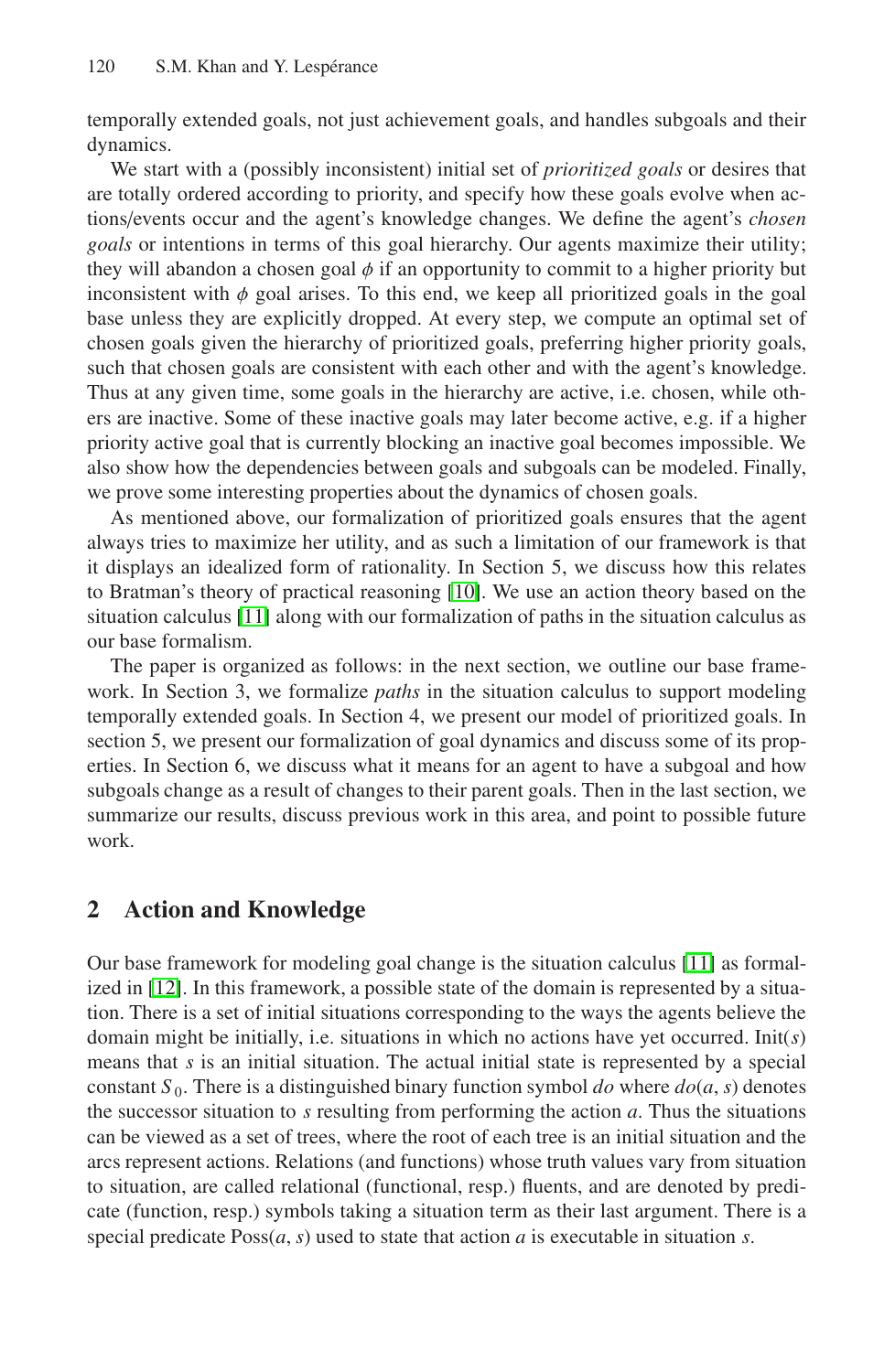Our framework uses a theory  $D_{basic}$  that includes the following set of axioms:<sup>1</sup> (1) action precondition axioms, one per action *a* characterizing  $Poss(a, s)$  $Poss(a, s)$  $Poss(a, s)$ , (2) successor state axioms (SSA), one per fluent, that succinctly encode both effect and frame axioms and specify exactly when the fluent changes [12], (3) initial state axioms describing what is true initially including the mental states of the agents, (4) unique name axioms for actions, and (5) domain-indep[end](#page-17-3)ent foundational axioms describing the structure of situations [14].

Following [15,16], we model knowledge using a possible worlds account adapted to the situation calculus.  $K(s', s)$  is used to denote that in situation  $s$ , the agent thinks that she could be in situation  $s'$ . Using  $K$ , the knowledge of an agent is defined as:<sup>2</sup> Know $(\Phi, s) \stackrel{\text{def}}{=} \forall s'$ .  $K(s', s) \supset \Phi(s')$ , i.e. the agent knows  $\Phi$  in *s* if  $\Phi$  holds in all of her *K*-accessible situations in *s*. *K* is constrained to be reflexive, transitive, and Euclidean in the initial situation to capture the fact that agents' knowledge is true, and that agents have positive and negative introspection. As shown in [16], these constraints then continue to hold after any sequence of actions since they are preserved by the successor state axiom for *K*. We also assume that all actions are public, i.e. whenever an action (including exogenous events) occurs, the agent learns that it has happened. Note that, we work with knowledge rather than belief. Although much of our formalization should extend to the latter, we leave this for future work.

## **3 P[at](#page-2-1)hs in the Situation Calculus**

To support modeling temporally extended goals, we introduce a new sort of *paths*, with (possibly sub/super-scripted) variables *p* ranging over paths. A path is essentially an infinite sequence of situations, where each successor situation along the path can be reached by performing some *executable* action in the preceding situation. We introduce a predicate OnPath $(p, s)$ , meaning that the situation *s* is on the path *p*. Also, Starts $(p, s)$ means that *s* is the starting situation of path *p*. A path *p* starts with the situation *s* iff *s* is the earliest situation on  $p$ <sup>3</sup>

#### **Axiom 1**

 $\text{Starts}(p, s) \equiv \text{OnPath}(p, s) \land \forall s'. \text{OnPath}(p, s') \supset s \leq s'.$ 

<span id="page-2-0"></span>In the standard situation calculus, paths are implicitly there, and a path can be viewed as a pair (*s*, *F*) consisting of a situation *s* representing the starting situation of the path, and a function *F* from situations to actions (called *Action Selection Functions* (ASF) or

<span id="page-2-1"></span><sup>&</sup>lt;sup>1</sup> We will be quantifying over formulae, and thus we assume  $D_{basic}$  includes axioms for encoding formulae as first order terms, as in [13]. We will also be using lists of integers, and assume that *Dbasic* includes axiomatizations of integers and lists.

<sup>&</sup>lt;sup>2</sup> A state formula  $\Phi(s)$  takes a single situation as argument and is evaluated with respect to that situation. Φ may contain a placeholder constant *now* that stands for the situation in which Φ must hold. Φ(*s*) is the formula that results from replacing *now* by *s*. Where the intended meaning is clear, we sometimes suppress the placeholder.

 $3$  In the following,  $s < s'$  means that  $s'$  can be reached from  $s$  by performing a sequence of executable actions.  $s \leq s'$  is an abbreviation for  $s < s' \vee s = s'$ .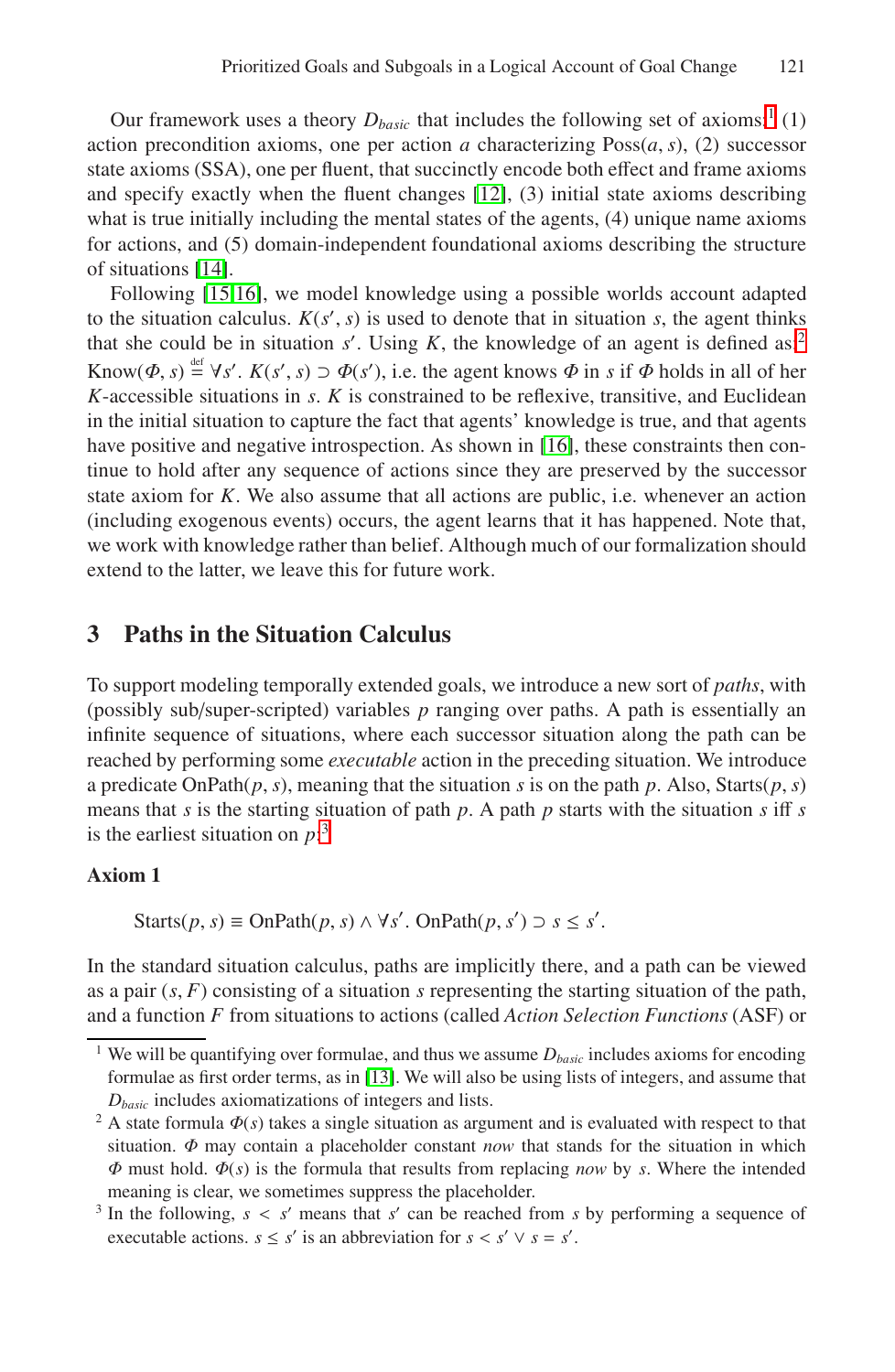strategies in [5]), such that from the starting situation *s*, *F* defines an infinite sequence of situations by specifying an action for every situation starting from *s*. Thus, one way of axiomatizing paths is by making them correspond to such pairs (*s*, *F*):

## **Axiom 2**

 $∀p$ . Starts(*p*, *s*) ⊃ (∃*F*. Executable(*F*, *s*) ∧  $∀s'$ . OnPath(*p*, *s'*) ≡ OnPathASF(*F*, *s*, *s'*)),  $∀F, s.$  Executable $(F, s) \supset \exists p$ . Starts $(p, s) \wedge \forall s'$ . OnPathASF $(F, s, s') \equiv \text{OnPath}(p, s')$ .

This s[ays](#page-16-0) that for every path there is an executable ASF that produces exactly the sequence of situations on the path from its starting situation. Also, for every executable ASF and situation, there is a path that corresponds to the sequence of situations produced by the ASF starting from that situation.

OnPathASF(F, s, s') 
$$
\stackrel{\text{def}}{=} s \le s' \land \forall a, s^*
$$
.  $s < do(a, s^*) \le s' \supset F(s^*) = a$ ,  
Executeable(F, s)  $\stackrel{\text{def}}{=} \forall s'$ . OnPathASF(F, s, s')  $\supset \text{Poss}(F(s'), s')$ .

Here, OnPathASF( $F$ ,  $s$ ,  $s'$ ) [6] means that the situation sequence defined by  $(s, F)$  includes the situation *s* . Also, the situation sequence encoded by a strategy *F* and a starting situation *s* is executable iff for all situations *s'* on this sequence, the action selected by  $F$  in  $s'$  is executable in  $s'$ .

In our framework, we will use both state [and](#page-16-1) path formulae. A state formula is a formula that has a free situation variable in it, whereas a path formula is one that has a free path variable. State formulae are used in the context of knowledge while path formulae are used in that of goals. We use  $\Phi(s)$ ,  $\Psi(s)$ ,  $\cdots$  and  $\phi(p)$ ,  $\psi(p)$ ,  $\cdots$  possibly with decorations to represent state and path formulae, respectively. Note that, by incorporating infinite paths in our framework, we can evaluate goals over these and handle arbitrary temporally extended goals; thus, unlike some other situation calculus based accounts where goal formulae are evaluated w.r.t. finite paths (e.g. [7]), we can handle for example unbounded maintenance goals.

We next define some useful constructs. A state formula Φ *eventually holds* over the path *p* if  $\Phi$  holds in some situation that is on *p*, i.e.  $\Diamond \Phi(p) \stackrel{\text{def}}{=} \exists s'$ . OnPath $(p, s') \land \Phi(s')$ . Other Temporal Logic operators can be defined similarly, e.g. always  $\Phi$ :  $\Box \Phi(p)$ .

An agent *knows* in *s* that φ has become *inevitable* if φ holds over all paths that starts with a *K*-accessible situation in *s*:

$$
KInevitable(\phi, s) \stackrel{\text{def}}{=} \forall p. \text{ starts}(p, s') \land K(s', s) \supset \phi(p).
$$

An agent knows in *s* that  $\phi$  is impossible if she knows that  $\neg \phi$  is inevitable in *s*, i.e. KImpossible( $\phi$ , *s*)  $\stackrel{\text{def}}{=}$  KInevitable( $\neg \phi$ , *s*).

Thirdly, we define what it means for a path  $p'$  to be a suffix of another path  $p$  w.r.t. a situation *s*:

Suffix(
$$
p'
$$
,  $p$ ,  $s$ )  $\stackrel{\text{def}}{=} \text{OnPath}(p, s) \land \text{Starts}(p', s)$   
∧  $\forall s'$ .  $s \leq s' \supset \text{OnPath}(p, s') \equiv \text{OnPath}(p', s').$ 

That is, a path  $p'$  is a suffix of another path  $p$  w.r.t. a situation  $s$  iff  $s$  is on  $p$ , and  $p'$ , which starts with *s*, is exactly the same as the subpath of *p* that starts with *s*.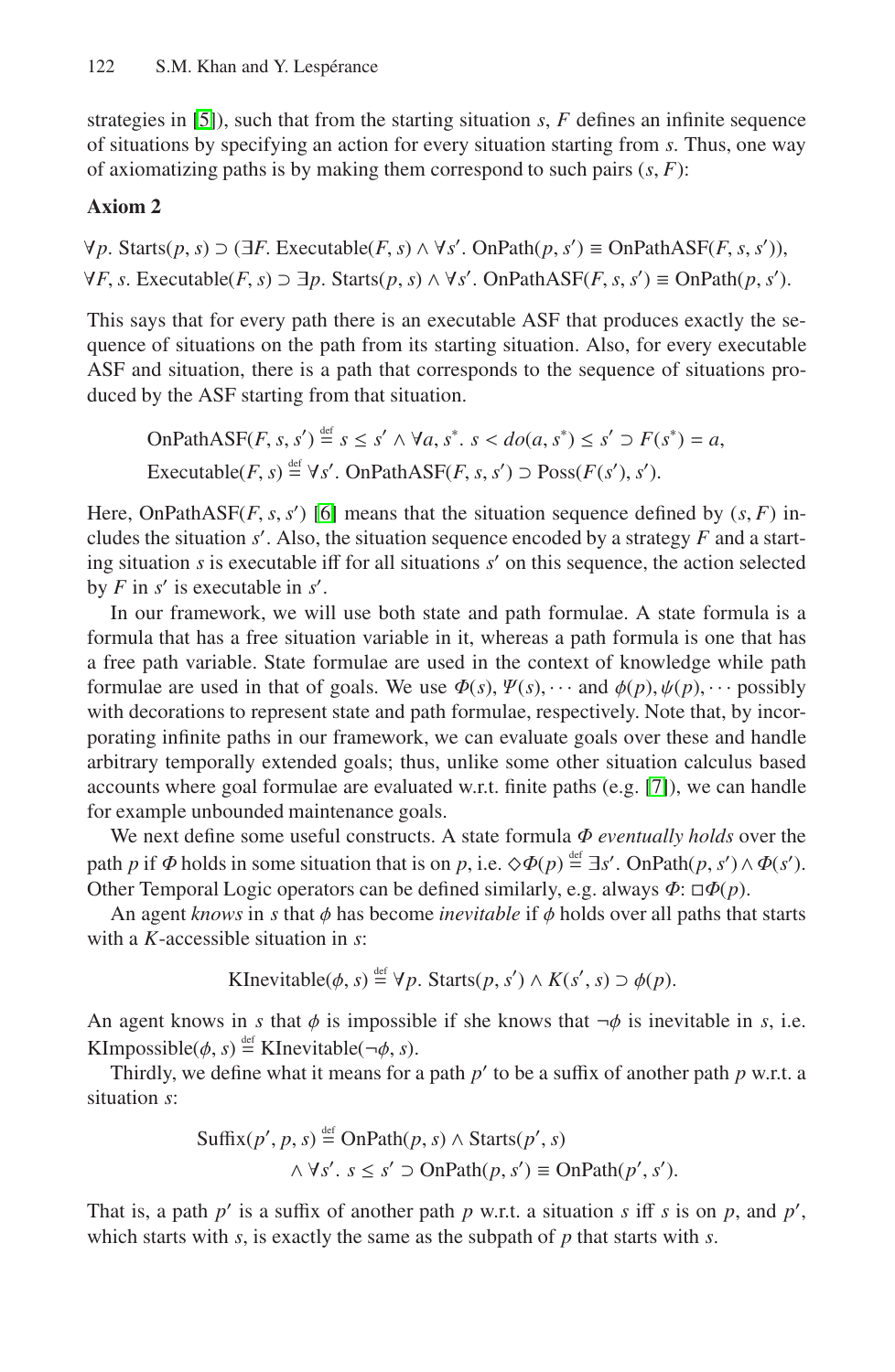Fourthly, SameHistory( $s_1$ ,  $s_2$ ) means that the situations  $s_1$  and  $s_2$  share the same history of actions, but perhaps starting from different initial situations:

#### **Axiom 3**

SameHistory( $s_1, s_2$ ) ≡ (Init( $s_1$ ) ∧ Init( $s_2$ ))

∨ (∃*a*, *s*'<sub>1</sub>, *s*'<sub>2</sub>, *s*<sub>1</sub> = *do*(*a*, *s*'<sub>1</sub>) ∧ *s*<sub>2</sub> = *do*(*a*, *s*'<sub>2</sub>) ∧ SameHistory(*s*'<sub>1</sub>, *s*'<sub>2</sub>)).

Thus, if  $s_1$  can be reached from some initial situation by performing a sequence of actions  $\sigma$ , then  $s_2$  can be reached from a (possibly different) initial situation by executing σ.

Finally, we say that  $\phi$  has become *inevitable* in *s* if  $\phi$  hol[ds](#page-16-2) [ove](#page-17-4)r all paths that starts wit[h](#page-17-1) [a](#page-17-1) [s](#page-17-1)ituation that has the same action history as *s*:

Inevitable( $\phi$ , *s*)  $\stackrel{\text{def}}{=} \forall p, s'$ . Starts( $p, s'$ )  $\land$  SameHistory( $s', s$ )  $\supset \phi(p)$ .

# **4 Priori[tiz](#page-16-2)[e](#page-16-3)[d](#page-16-4) Goals**

Most work on formalizing goals only deals with static goal semantics and not their dynamics. There are two main categories of motivational attitudes, namely goal [1,17] (AKA choice [2], wish [10] or preference), and intention. While goals are sometimes allowed to be inconsistent [10], intentions are mostly required to be consistent. Another difference is that agents are committed to their intentions, but not necessarily to their goals [10]. Intention is sometimes primitive [17,3] and sometimes a defined concept, specified in terms of goals [1,2,4]. In this section, we formalize goals or desires with different priorities, which we call *prioritized goals* (p-goals, henceforth). These p-goals are not required to be mutually consistent and need not be actively pursued by the agent. In terms of these, we define the consistent set of *chosen goals* or intentions (c-goals, henceforth) that the agent is committed to. In the next section, we formalize goal dynamics by providing a SSA for p-goals. The agent's c-goals are automatically updated when her p-goals change. We deal with subgoals and their dynamics in Section 6.

Not all of the agent's goals are equally important to her. Thus, it is useful to support a priority ordering over goals. This information can be used to decide which of the agent's c-goals should no longer be actively pursued in case they become mutually inconsistent. Following [6], we specify each p-goal by its own accessibility relation/fluent *G*. A path *p* is *G*-accessible at priority level *n* in situation *s* (denoted by  $G(p, n, s)$ ) if all the goals of the agent at level  $n$  are satisfied over this path and if it starts with a situation that has the same history (in terms of the actions performed so far) as *s*. The latter requirement ensures that the agent's p-goal-accessible paths reflect the actions that have been performed so far. A smaller *n* represents higher priority, and the highest priority level is 0. Thus in this framework, we assume that the set of p-goals are totally ordered according to priority. We say that an agent has the p-goal that  $\phi$  at level *n* in situation *s* iff  $\phi$  holds over all paths that are *G*-accessible at *n* in *s*:

$$
\text{PGoal}(\phi, n, s) \stackrel{\text{def}}{=} \forall p. \ G(p, n, s) \supset \phi(p).
$$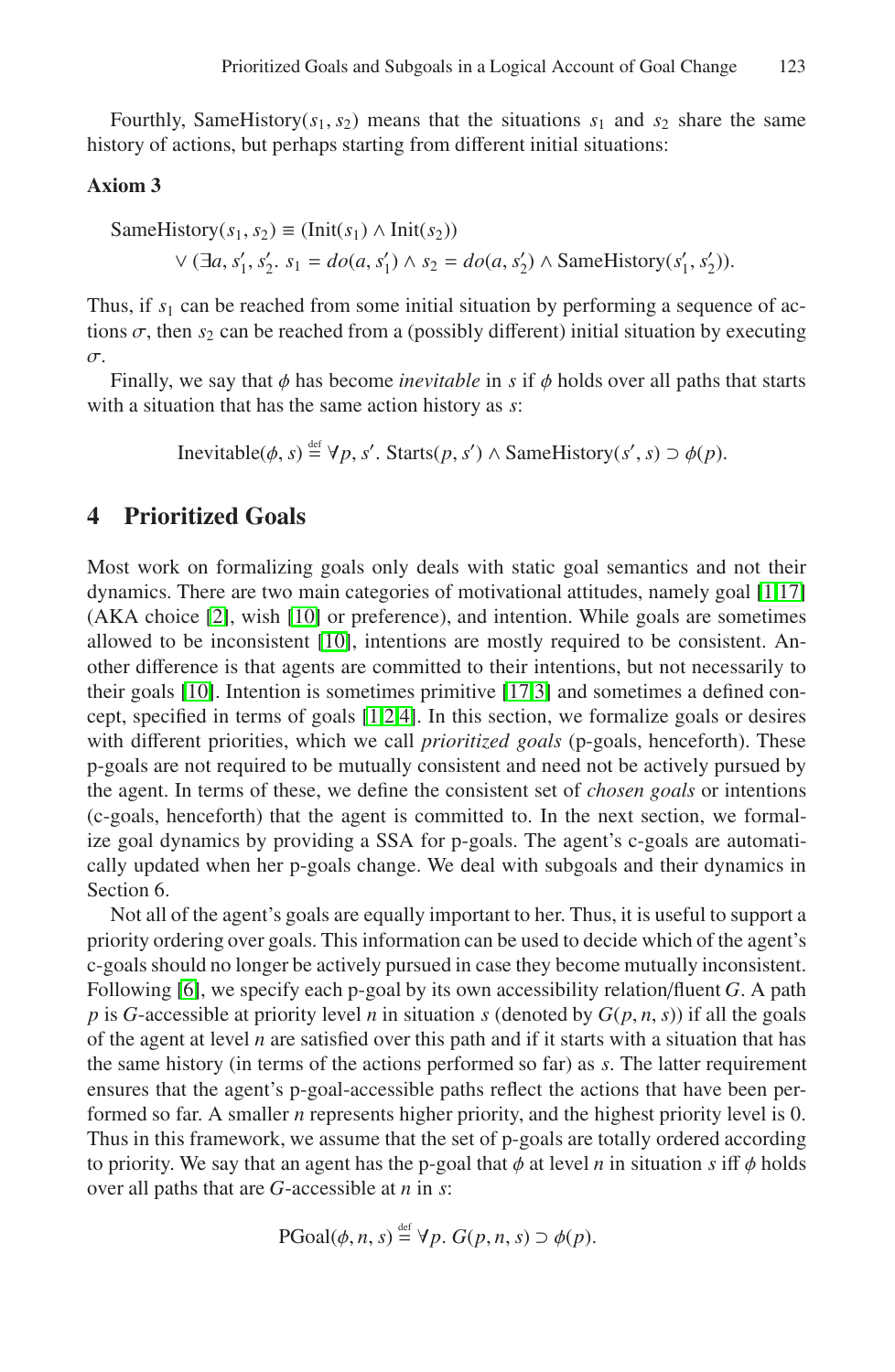To be able to refer to all the p-goals of the agent at some given priority level, we also define *only p-goals*.

 $OPGoal(\phi, n, s) \stackrel{\text{def}}{=} PGoal(\phi, n, s) \land (\forall p. \phi(p) \supset G(p, n, s)).$ 

An agent has the *only p-goal* that  $\phi$  at level *n* in situation *s* iff  $\phi$  is a p-goal at *n* in *s*, and any path over which φ holds is *G*-accessible at *n* in *s*.

A domain theory for our framework *D* includes the axioms of a theory *Dbasic* as in the previous section, the axiomatization of paths i.e. axioms 1-3, domain dependent initial goal axioms (see below), the domain independent axioms 4-7 and the definitions that appear in this section and the next. The modeler must provide initial goal axioms of the following form:

### **INITIAL GOAL AXIOMS**

\n- (a) 
$$
Init(s) \supset ((G(p, 0, s) \equiv Starts(p, s') \land Init(s') \land \phi_0(p)) \land (G(p, 1, s) \equiv Starts(p, s') \land Init(s') \land \phi_1(p)) \land \cdots \land (G(p, k-1, s) \equiv Starts(p, s') \land Init(s') \land \phi_{k-1}(p))),
$$
\n- (b)  $\forall n, p, s$ .  $Init(s) \land n \geq k \supset (G(p, n, s) \equiv Starts(p, s') \land Init(s')),$
\n- (c)  $Init(s) \supset NPGoals(s) = k$
\n

The p-goals  $\phi_0, \phi_1, \dots, \phi_{k-1}$  (from highest to lowest priority) of the agent in the initial situations are specified by the Initial Goal Axiom (a); each of them defines a set of initial goal paths for a given priority level, and must be consistent. We assume that the agent has a finite number *k* of initial p-goals. For  $n \geq k$ , we make  $G(p, n, s)$  true for every path *p* that starts with an initial situation in (b). Thus at levels  $n \geq k$ , the agent has the trivial p-goal that she be in an initial situation. We also have a distinguished functional fluent *NPGoals*(*s*) that represents the number of prioritized goals that the agent has (i.e. the location of the first empty slot after the last p-goal). Initially *NPGoals* is set to *k* in (c). Later, we will specify the dynamics of p-goals by giving SSAs for *G* and *NPGoals*.

We use the following as a running example. We have an agent who initially has the following three p-goals:  $\phi_0 = \Box \text{BeRich}, \phi_1 = \Diamond \text{GetPhD}, \text{ and } \phi_2 = \Box \text{BeHappy}$ at level 0, 1, and 2, respectively (see second column of Table 1). Assume that while initially the agent knows that all of her p-goals are individually achievable, she knows that her p-goal  $\Diamond$ GetPhD is inconsistent with her highest priority p-goal  $\Box$ BeRich as well as with her p-goal  $\Box$ BeHappy, while the latter are consistent with each other. It is straightforward to specify a domain action theory such that it entails this. Thus in our example, we have  $OPGoal(\phi_i(p) \land Starts(p, s) \land Init(s), i, S_0)$ , for  $i = 0, 1, 2$ . Also, for any  $n \geq 3$ , we have OPGoal(Starts( $p, s$ ) ∧ Init( $s$ ),  $n, S_0$ ).

| G-Level | $S_0$ , $S'_1$            |                                       |                                                                  | ج د               |
|---------|---------------------------|---------------------------------------|------------------------------------------------------------------|-------------------|
| 4       | TRUE                      | TRUE                                  | $\Box$ BeRich $\land$ $\Box$ WorkHard $\land$ $\Box$ BeEnergetic | <b>TRUE</b>       |
|         | TRUE                      | $\Box$ BeRich $\land$ $\Box$ WorkHard | $\Box$ BeRich $\land$ $\Box$ WorkHard                            | <b>TRUE</b>       |
|         | $\Box$ BeHappy            | $\Box$ BeHappy                        | $\Box$ BeHappy                                                   | $\Box$ BeHappy    |
|         | $\Diamond$ GetPhD         | $\Diamond$ GetPhD                     | $\Diamond$ GetPhD                                                | $\Diamond$ GetPhD |
|         | $\Box$ Re $\mathrm{Rich}$ | $\Box$ BeRich                         | $\Box$ BeRich                                                    | $\Box$ BeRich     |

**Table 1.** Example of an Agent's PGoals and their Dynamics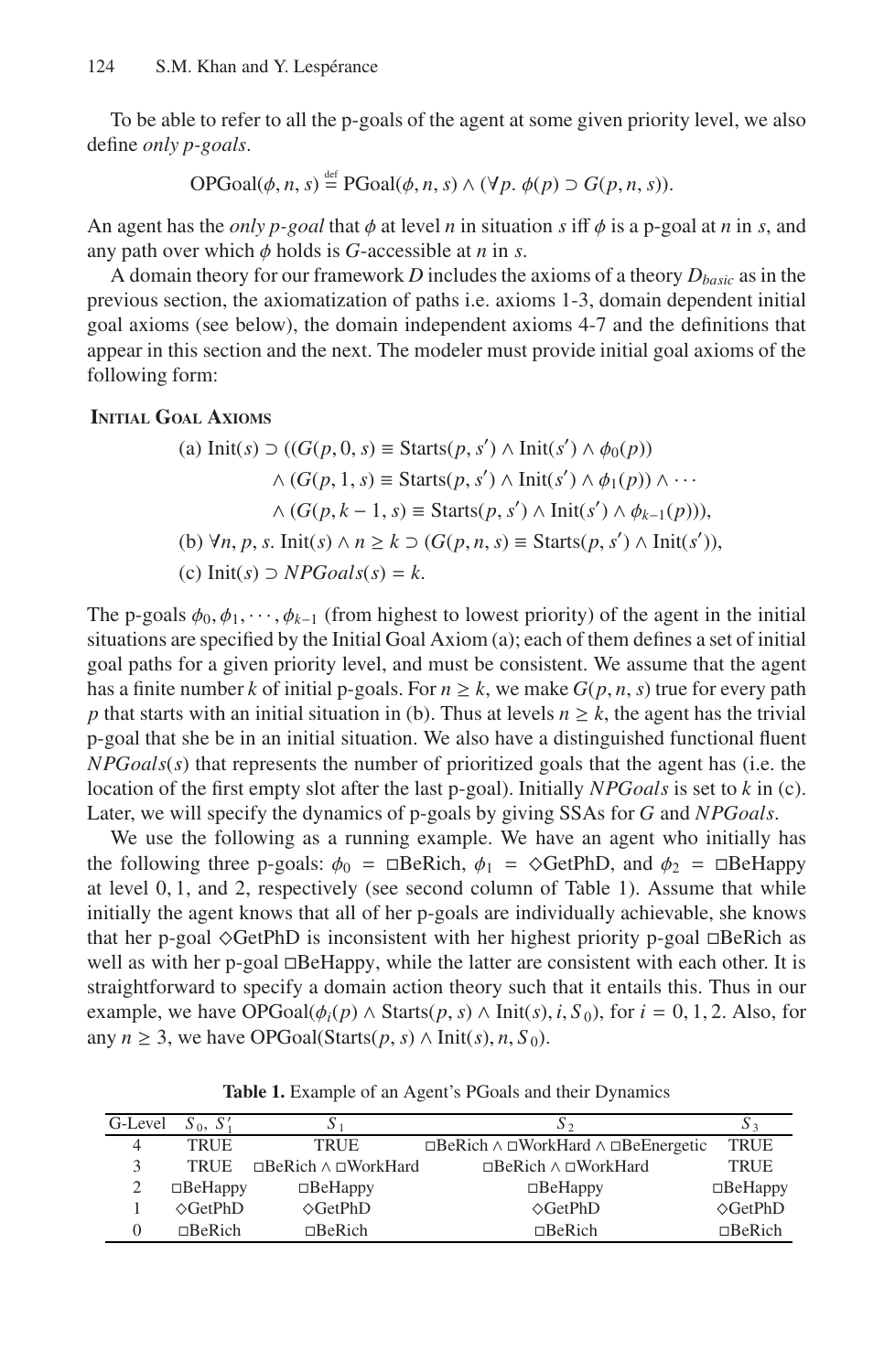While p-goals or desires are allowed to be known to be impossible to achieve, an agent's c-goals or intentions must be realistic. Not all of the *G*-accessible paths are realistic in the sense that they start with a *K*-accessible situation. To filter these out, we define *realistic* p-goal accessible paths:

$$
G_R(p, n, s) \stackrel{\text{def}}{=} G(p, n, s) \wedge \text{Starts}(p, s') \wedge K(s', s),
$$

i.e., a path  $p$  is  $G_R$ -accessible at level  $n$  in situation  $s$  if it is  $G$ -accessible at  $n$  in  $s$ , and if  $p$  starts with a situation that is  $K$ -accessible in  $s$ . Thus  $G_R$  prunes out the paths from *G* that are known to be impossible, and since we define c-goals in terms of realistic pgoals, this ensures that c-goals are realistic. We say that an agent has the *realistic p-goal* that  $\phi$  at level *n* in situation *s* iff  $\phi$  holds over all paths that are  $G_R$ -accessible at *n* in *s*:

$$
RPGoal(\phi, n, s) \stackrel{\text{def}}{=} \forall p. \ G_R(p, n, s) \supset \phi(p).
$$

Using realistic p-goals, we next define c-goals. The idea of how we compute c-goalaccessible paths is as follows: the set of *GR*-accessibility relations represents a set of prioritized temporal propositions that are candidates for the agent's c-goals. Given *GR*, in each situation we want to compute the agent's c-goals such that it is the *maximal consistent* set of higher priority realistic p-goals. We do this iteratively starting with the set of all possible paths (i.e. paths that starts with a *K*-accessible situation). At each iteratio[n](#page-6-0) we compute the intersection of this set with the next highest priority set of *GR*-accessible paths. If the intersection is not empty, we thus obtain a new chosen set of paths at level *i*. We call a p-goal chosen by this process an *active* p-goal. If on the other hand, the intersection is empty, then it must be the case that the p-goal represented by this level is either in conflict with another active higher priority p-goal/a combination of two or more active higher priority p-goals, or is known to be impossible. In that case, that p-goal is ignored (i.e. marked as inactive), and the chosen set of paths at level *i* is the same as at level  $i - 1$ . We repeat this until we reach  $i = NPGools$ . Axiom 4 "computes" this intersection:<sup>4</sup>

### **Axiom 4**

$$
G_{\cap}(p, n, s) \equiv \textbf{if } (n = 0) \text{ then}
$$
\n
$$
\textbf{if } \exists p'. \ G_R(p', n, s) \text{ then } G_R(p, n, s)
$$
\n
$$
\textbf{else } \text{Starts}(p, s') \land K(s', s)
$$
\n
$$
\textbf{else}
$$
\n
$$
\textbf{if } \exists p'. (G_R(p', n, s) \land G_{\cap}(p', n - 1, s))
$$
\n
$$
\textbf{then } (G_R(p, n, s) \land G_{\cap}(p, n - 1, s))
$$

else 
$$
G_{\cap}(p, n-1, s)
$$
.

<span id="page-6-0"></span>C-goal accessible paths are the result of this intersection after all priority levels have been considered:

$$
G_C(p, s) \stackrel{\text{def}}{=} G_{\cap}(p, \textit{NPGoals}(s) - 1, s).
$$

<sup>&</sup>lt;sup>4</sup> **if** $\phi$  **then**  $\psi_1$  **else**  $\psi_2$  is an abbreviation for  $(\phi \supset \psi_1) \wedge (\neg \phi \supset \psi_2)$ .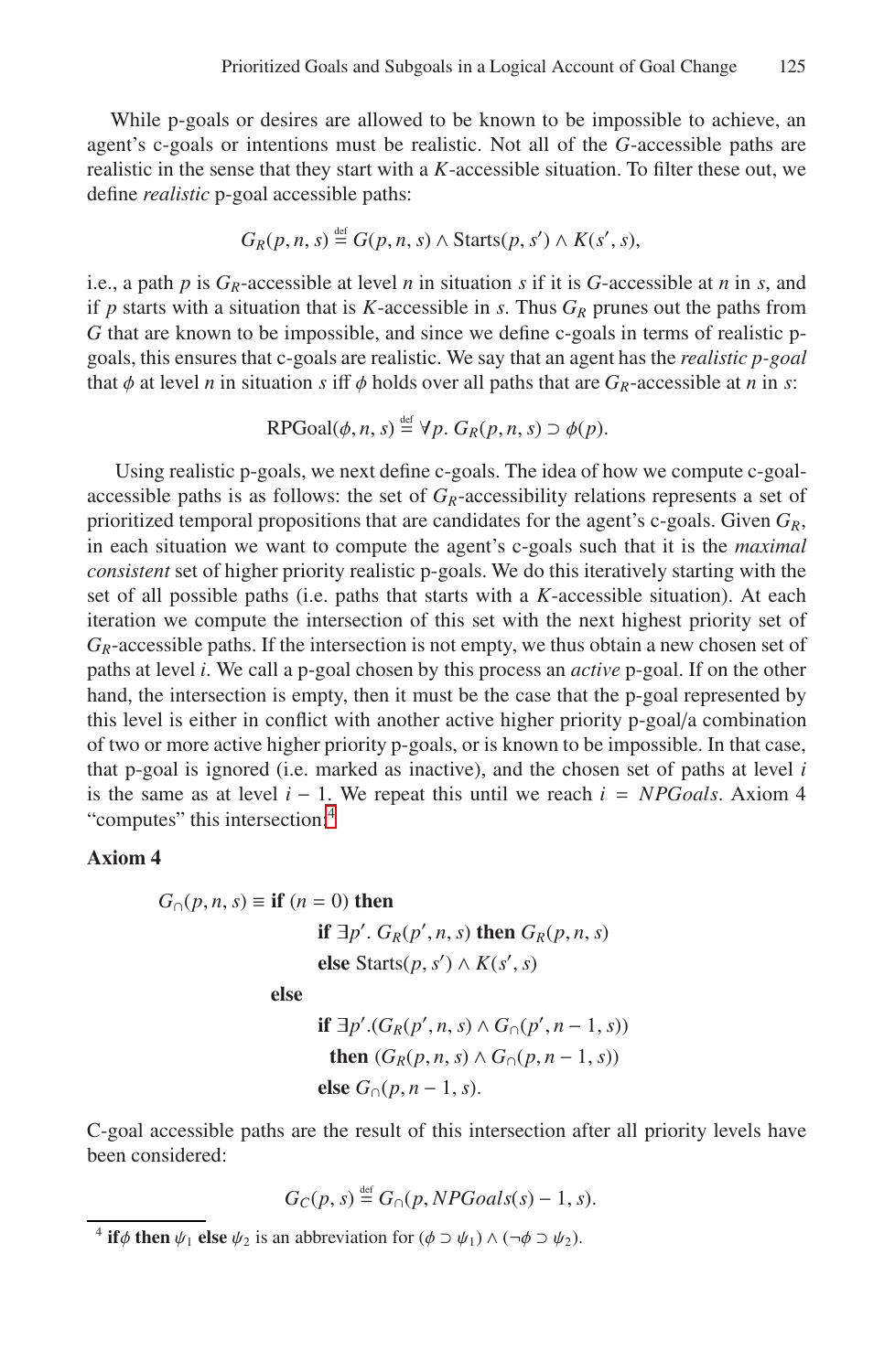We define an agent's c-goals in terms of the  $G<sub>C</sub>$ -accessible paths:

$$
CGoal(\phi, s) \stackrel{\text{def}}{=} \forall p. \ G_C(p, s) \supset \phi(p),
$$

i.e., the agent has the c-goal that  $\phi$  if  $\phi$  holds over all of her  $G_C$ -accessible paths.

We also define what it means for an agent to have a c-goal at some level *n*:

$$
CGoal(\phi, n, s) \stackrel{\text{def}}{=} \forall p. G_{\cap}(p, n, s) \supset \phi(p),
$$

i.e. an agent has the c-goal at level *n* that  $\phi$  if  $\phi$  holds over all paths that are in the prioritized intersection of the set of  $G_R$ -accessible paths up to level *n*.

In our example, the agent's realistic p-goals are  $\Box$ BeRich,  $\Diamond$ GetPhD, and  $\Box$ BeHappy in order of priority. The  $G_0$ -accessible paths at level 0 in  $S_0$  are the ones that start with a *K*-accessible situation and where  $\Box$ BeRich holds. The  $G_{\cap}$ -accessible paths at level 1 in  $S_0$  are the same as at level 0, since there are no *K*-accessible paths over which both  $\diamond$ GetPhD and □BeRich hold. Finally, the *G*<sub>∩</sub>-accessible paths at level 2 in *S*<sub>0</sub> and hence the *GC*-accessible paths are those that start with a *K*-accessible situation and over which ⊡BeRich ∧ □BeHappy holds. Also, it can be shown that initially our example agent has the c-goals that ⊡BeRich and ⊡BeHappy, but not  $\diamond$ GetPhD.

Note that by our definition of c-goals, the agent can have a c-goal that  $\phi$  in situation *s* for various reasons: 1)  $\phi$  is known to be inevitable in *s*; 2)  $\phi$  is an active p-goal at some level *n* in *s*; 3)  $\phi$  is a consequence of two or more active p-goals at different levels in *s*. To be able to refer to c-goals for which the agent has a primitive motivation, i.e. cgoals that result from a single active p-goal at some priority level *n*, in contrast to those that hold as a consequence of two or more active p-goals at different priority levels, we define *primary* c-goals:

$$
PrimCGoal(\phi, s) \stackrel{\text{def}}{=} \exists n. PGoal(\phi, n, s) \land \exists p. G(p, n, s) \land G_{\cap}(p, n, s).
$$

That is, an agent has the primary c-goal that  $\phi$  in situation *s*, if  $\phi$  is a p-goal at some level *n* in *s*, and if there is a *G*-accessible path *p* at *n* in *s* that is also in the prioritized intersection of  $G_R$ -accessible paths upto  $n$  in  $s$ . The last two conjucts are required to ensure that *n* is an active level. Thus if an agent has a primary c-goal that  $\phi$ , then she also has the c-goal that  $\phi$ , but not necessarily vice-versa. It can be shown that initially our example agent has the primary c-goals that  $\Box$ BeRich and  $\Box$ BeHappy, but not their conjunction. This shows that (strictly speaking) primary c-goals are not closed under logical consequence.

# **5 Goal Dynamics**

An agent's goals change when her knowledge changes as a result of the occurrence of an action (including exogenous events), or when she adopts or drops a goal. We formalize this by specifying how p-goals change. C-goals are then computed using realistic pgoals in every new situation as explained above.

We introduce two actions for adopting and dropping a p-goal,  $\frac{adopt(\phi)}{adopt(\phi)}$ , and a third for adopting a subgoal  $\psi$  w.r.t. a supergoal  $\phi$ ,  $\frac{d\phi p(t(\psi, \phi))}{dt}$ . The action precondition axioms for these are as follows: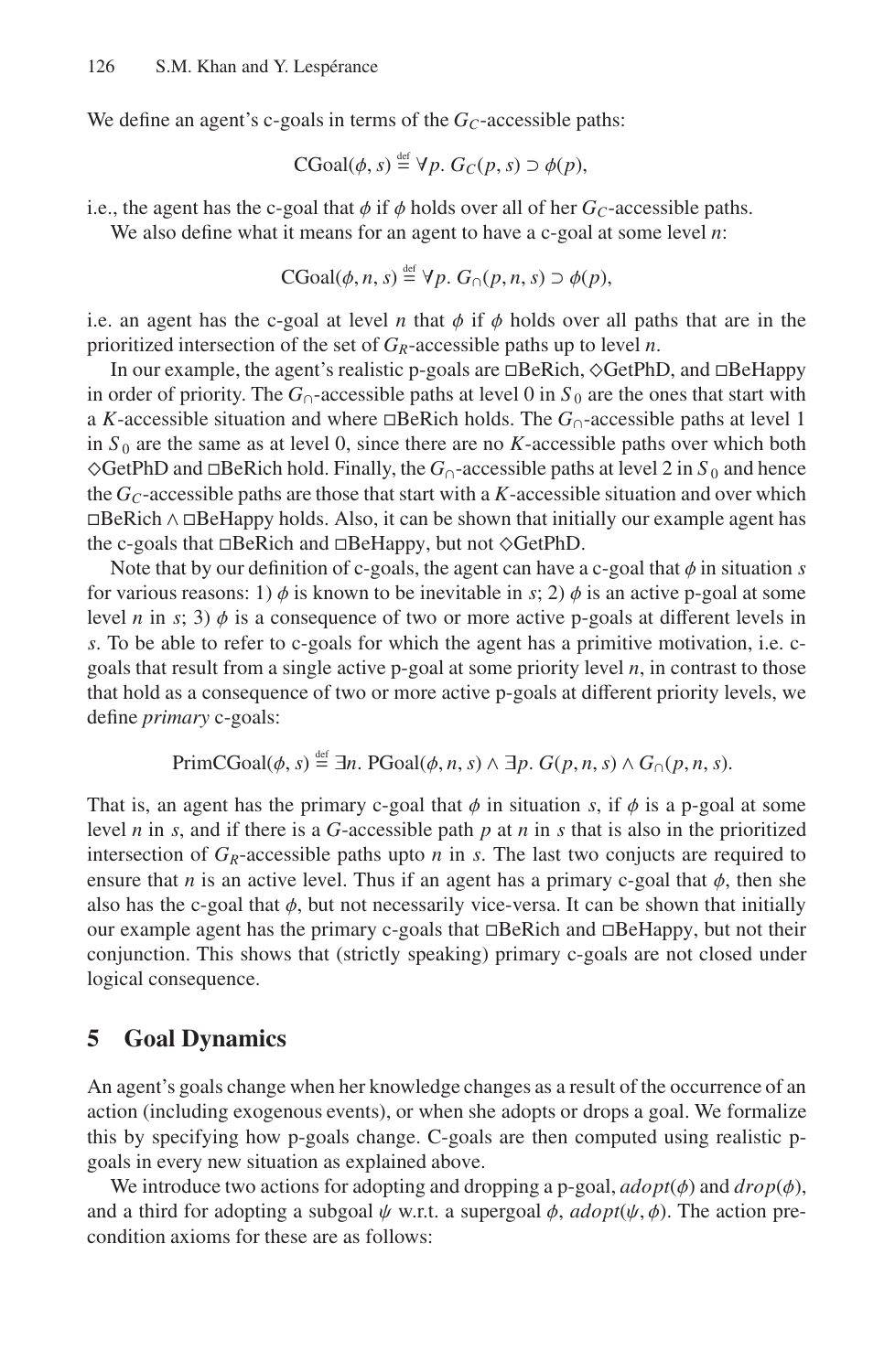### **Axiom 5**

 $Poss(adopt(\phi), s) \equiv \neg \exists n. PGoal(\phi, n, s),$  $Poss(adopt(\psi, \phi), s) \equiv \neg \exists n. PGoal(\psi, n, s) \land \exists n'. PGoal(\phi, n', s),$  $Poss(drop(\phi), s) \equiv \exists n. PGoal(\phi, n, s).$ 

That is, an agent can adopt the p-goal that  $\phi$ , if she does not already have  $\phi$  as her p-goal at some level. An agent can adopt a subgoal  $\psi$  w.r.t. the parent goal that  $\phi$  if she does not already have the p-goal that  $\psi$  at some level, and if at some level she currently has the parent goal that  $\phi$ . The  $drop(\phi)$  action is possible in *s* if  $\phi$  is a p-goal at some level *n* in *s*.

In the following, we specify the dynamics of p-goals by giving the SSA for *G* and then discuss each case, one at a time:

# **Axiom 6 (SSA for** *G***)**

 $G(p, n, do(a, s)) \equiv$  $\forall \phi, \psi \in (a \neq adopt(\phi) \land a \neq adopt(\psi, \phi) \land a \neq drop(\phi) \land Progressed(p, n, a, s))$  $∨ ∃/φ. (a = adopt(φ) ∧ Adopted(p, n, a, s, φ))$  $∨$  ∃ $φ$ ,  $ψ$ . (*a* = *adopt*( $ψ$ ,  $φ$ ) ∧ SubGoalAdopted( $p$ , *n*, *a*, *s*,  $ψ$ ,  $φ$ )  $∨$  ∃ $ϕ$ .  $(a = drop(ϕ) ∧ Drop(θ, n, a, s, φ)$ ).

The overall idea of the SSA for *G* is as follows. First of all, to handle the occurrence of a non-adopt/drop (i.e. regular) action *a*, we progress all *G*-accessible paths to reflect the fact that this action has just happened; this is done using the Progressed $(p, n, a, s)$ construct, which replaces each *G*-accessible path  $p'$  with starting situation  $s'$ , by its suffix *p* provided that it starts with  $do(a, s')$ :

Progressed(*p*, *n*, *a*, *s*)  $\stackrel{\text{def}}{=} \exists p'. G(p', n, s) \land \text{Starts}(p', s') \land \text{Suffix}(p, p', do(a, s')).$ 

Any path over which the next action performed is not *a* is eliminated from the respective *G* accessibility level.

Secondly, to handle adoption of a p-goal  $\phi$ , we add a new proposition containing the p-goal to the agent's goal hierarchy. We assume that the newly adopted p-goal  $\phi$  has the lowest priority. Thus in addition to progressing the *G*-accessible paths at all levels as above, we eliminate the paths over which  $\phi$  does not hold from the *NPGoals*(*s*)-th *G*-accessibility level, and the agent acquires the p-goal that  $\phi$  at level *NPGoals(s)*:

Adopted( $p, n, a, s, \phi$ )  $\stackrel{\text{def}}{=}$  **if** ( $n = NPGoal(s)$ ) **then** (Progressed( $p, n, a, s$ )  $\land \phi(p)$ ) **else** Progressed $(p, n, a, s)$ .

The third case of subgoal adoption is discussed in the next section.

Finally, to handle dropping of a p-goal  $\phi$ , we replace the propositions that imply the dropped goal in the agent's goal hierarchy by the "trivial" proposition that the history of actions in the current situation has occurred. Thus in addition to progressing all *G*accessible paths as above, we add back all paths that share the same history with  $do(a, s)$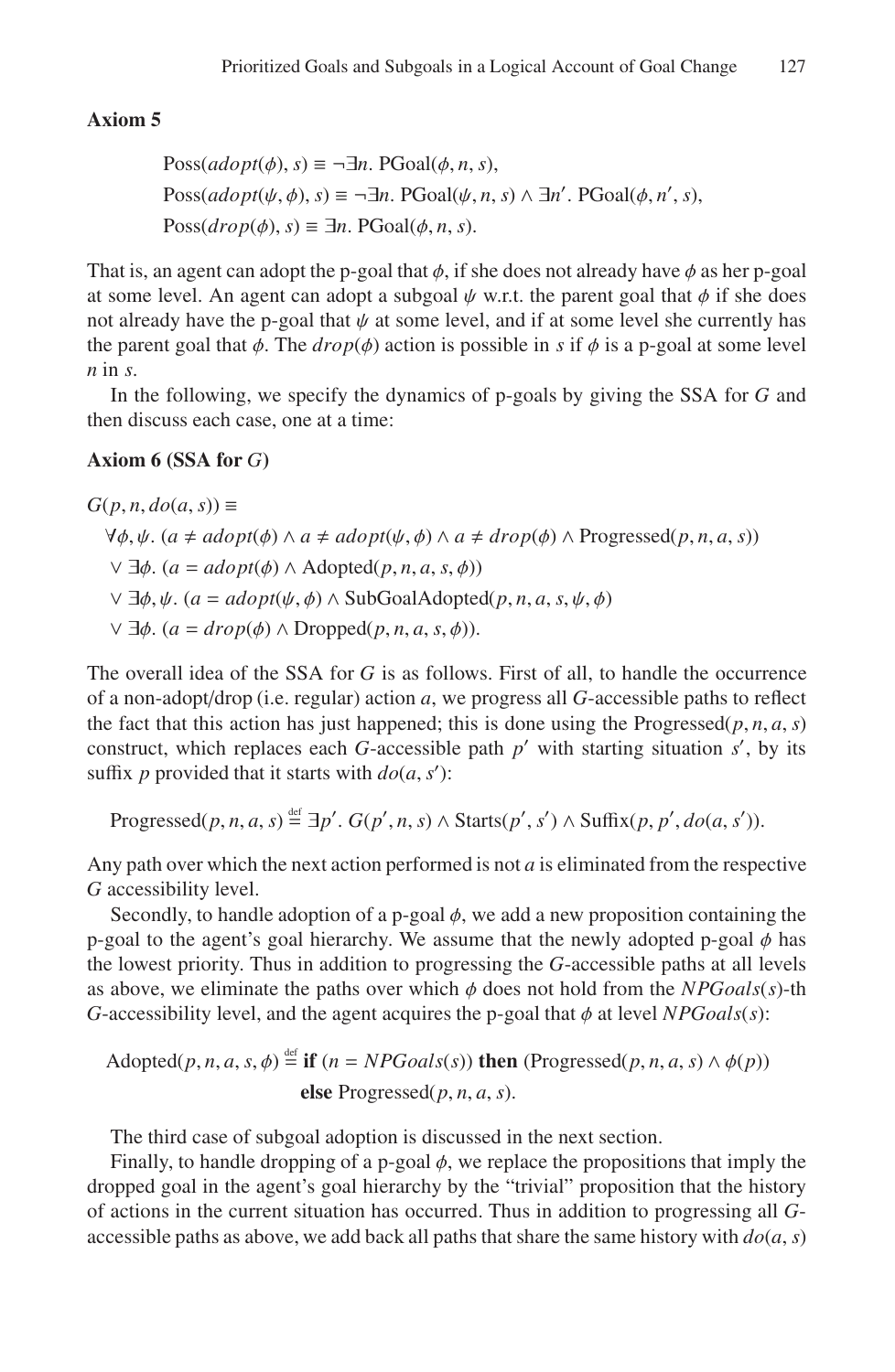to the existing *G*-accessibility levels where the agent has the p-goal that  $\phi$ , and thus these *G*-accessibility levels now amount to the "trivial" p-goal that CorrectHist(*s*, *path*).<sup>5</sup>

Dropped $(p, n, a, s, \phi) \stackrel{\text{def}}{=}$ **if** PGoal $(\phi, n, s)$  **then**  $\exists s'$ . Starts $(p, s') \wedge$  SameHistory $(s', do(a, s))$ **else** Progressed(*p*, *n*, *a*, *s*).

The SSA for *NPGoals*(*s*) is as follows:

#### **Axiom 7 (SSA for** *NPGoals*(*s*)**)**

 $NPGoals(do(a, s)) = k \equiv$  $\neg(\exists \phi, a = adopt(\phi)) \land \neg(\exists \psi, \phi, a = adopt(\psi, \phi)) \land NPGoal(s) = k \lor$  $\exists \phi$ .  $a = adopt(\phi) \land NPGoal(s) + 1 = k \lor$  $\exists \psi, \phi, a = adopt(\psi, \phi) \land \text{AdjustSubGoalAdopt}(\phi, s) = k.$ 

That is, when the agent adopts a p-goal, her current *NPGoals*is incremented by one. We discuss the adjustment of *NPGoals* required for subgoal adoption in the next section. Finally, *NPGoals* is not affected by any other action.

Returning to our example, recall that our agent has the c-goals/active p-goals in *S* <sup>0</sup> that  $\Box$ BeRich and  $\Box$ BeHappy, but not  $\Diamond$ GetPhD, since the latter is inconsistent with her higher priority p-goal □BeRich. Assume that, after the action *goBankrupt* happens in  $S_0$ , the p-goal  $\Box$ BeRich becomes impossible. Then in  $S'_1 = \text{do}(\text{goBankrupt}, S_0)$ , the agent has the c-goal that ☆GetPhD, but not □BeRich nor □BeHappy; □BeRich is excluded from the set of c-goals since it has become impossible to achieve (i.e. unrealistic). Also, since her higher priority p-goal  $\Diamond \text{GetPhD}$  is inconsistent with her p-goal  $\Box$ BeHappy, the agent will make  $\Box$ BeHappy inactive.

Note that, while it might be reasonable to drop a p-goal (e.g.  $\Diamond$ GetPhD) that is in conflict with another higher priority active p-goal (e.g. □BeRich), in our framework we keep such p-goals around. The reason for this is that although  $\Box$  BeRich is currently inconsistent with  $\Diamond \text{GetPhD}$ , the agent might later learn that  $\Box \text{BeRich}$  has become impossible to bring about (e.g. after *goBankrupt* occurs), and then might want to pursue -GetPhD. Thus, it is useful to keep these inactive p-goals since this allows the agent to maximize her utility (that of her chosen goals) by taking advantage of such opportunities. As mentioned earlier, c-goals are our analogue to intentions. Recall that Bratman's model of intentions limits the agent's practical reasoning – agents do not always optimize their utility and don't always reconsider all available options in order to allocate their reasoning effort wisely. In contrast to this, our c-goals are defined in terms of the p-goals, and at every step, we ensure that the agent's c-goals maximizes her utility so that these are the set of highest priority goals that are consistent given the agent's knowledge. Thus, our notion of c-goals is not as persistent as Bratman's notion of intention [10]. For instance as mentioned above, after the action  $\alpha \beta$  *goBankrupt* happens in  $S_0$ , the agent will lose the c-goal that  $\Box$ BeHappy, although she did not drop it and it did not

<sup>&</sup>lt;sup>5</sup> CorrectHist(*s*, *path*) is defined as Starts(*path*, *s*<sup> $′$ </sup>) ∧ SameHistory(*s*<sup> $′$ </sup>, *s*); here *path* is a placeholder that stands for a path and *s* represents the current situation.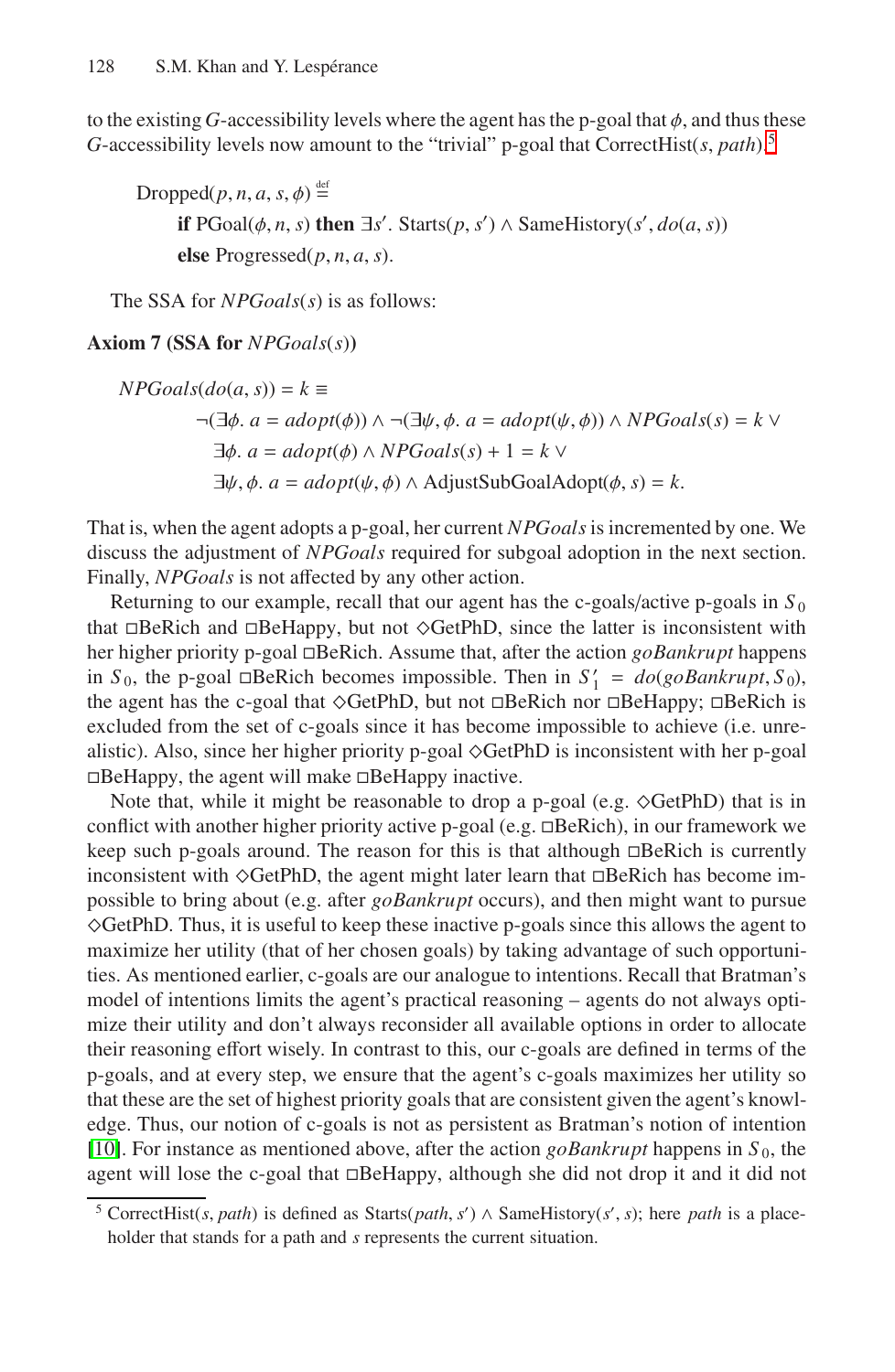become impossible or achieved. In this sense, our model is that of an idealized agent. There is a tradeoff between optimizing the agent's chosen set of prioritized goals and being committed to chosen goals. In our framework, chosen goals behave like intentions with an automatic filter-override mechanism [10] that forces the agent to drop her chosen goals when opportunities to commit to other higher priority goals arise. In the future, it would be interesting to develop a logical model that captures the pragmatics of intention reconsideration by supporting control over it.

We now show that our formalization of prioritized goals has some desirable properties. Some of these (e.g. Proposition 3a) are analogues of the AGM postulates; others (e.g. adopting logically equivalent goals has the same result, etc.) were left out for space reasons. First we show that c-goals are consistent:

#### **Proposition 1 (Consistency)**

### $D \models \forall s$ . ¬CGoal(False, *s*).

Thus, the agent cannot have both  $\phi$  and  $\neg \phi$  as c-goals in a situation *s* and there is a path that is  $G_C$ -accessible in *s*. Even if all of the agent's p-goals become known to be impossible, the set of  $G_C$ -accessible paths will be precisely those that starts with a  $K$ accessible situation, and thus the agent will only choose the propositions that are known to be inevitable.

We also have the property of realism [1], i.e. if an agent knows that something has become inevitable, then she has this as a c-goal:

### **Proposition 2 (Realism)**

 $D \models \forall \phi, s$ . KInevitable( $\phi, s$ ) ⊃ CGoal( $\phi, s$ ).

Note that this is not necessarily true for p-goals and primary c-goals – an agent may know that something has become inevitable and not have it as her p-goal/primary cgoal, which is intuitive. In fact, this is the reason why we define p-goals in terms of *G*-accessible paths rather than *GR*. While the property of realism is often criticized, one should view these inevitable goals as something that holds in the worlds that the agent intends to bring about, rather than something that the agent is actively pursuing.

A consequence of Proposition 1 and 2 is that an agent does not have a c-goal that is known to be impossible, i.e.  $D \models \forall \phi$ , *s*. CGoal $(\phi, s) \supset \neg$ KImpossible $(\phi, s)$ .

We next discuss some properties of the framework w.r.t. goal change. Proposition 3 says that (a) an agent acquires the p-goal that  $\phi$  at some level *n* after she adopts it, and (b) that she acquires the primary c-goal (and c-goal) that  $\phi$  after she adopts it in *s*. provided that she does not have the c-goal in *s* that  $\neg \phi$  next.

### **Proposition 3 (Adoption)**

- (a)  $D \models \exists n$ . PGoal( $\phi, n$ ,  $d\rho(\text{ad} \text{opt}(\phi), s)$ ),
- (b) *D*  $\models \neg CGoal(\neg \exists s', p'$ . Starts(*s'*) ∧ Suffix(*p'*,  $do(adopt(\phi), s')$ ) ∧  $\phi(p')$ , *s*)  $\supset$  PrimCGoal( $\phi$ ,  $d$ o( $ad$ o $pt$ ( $\phi$ ),  $s$ )).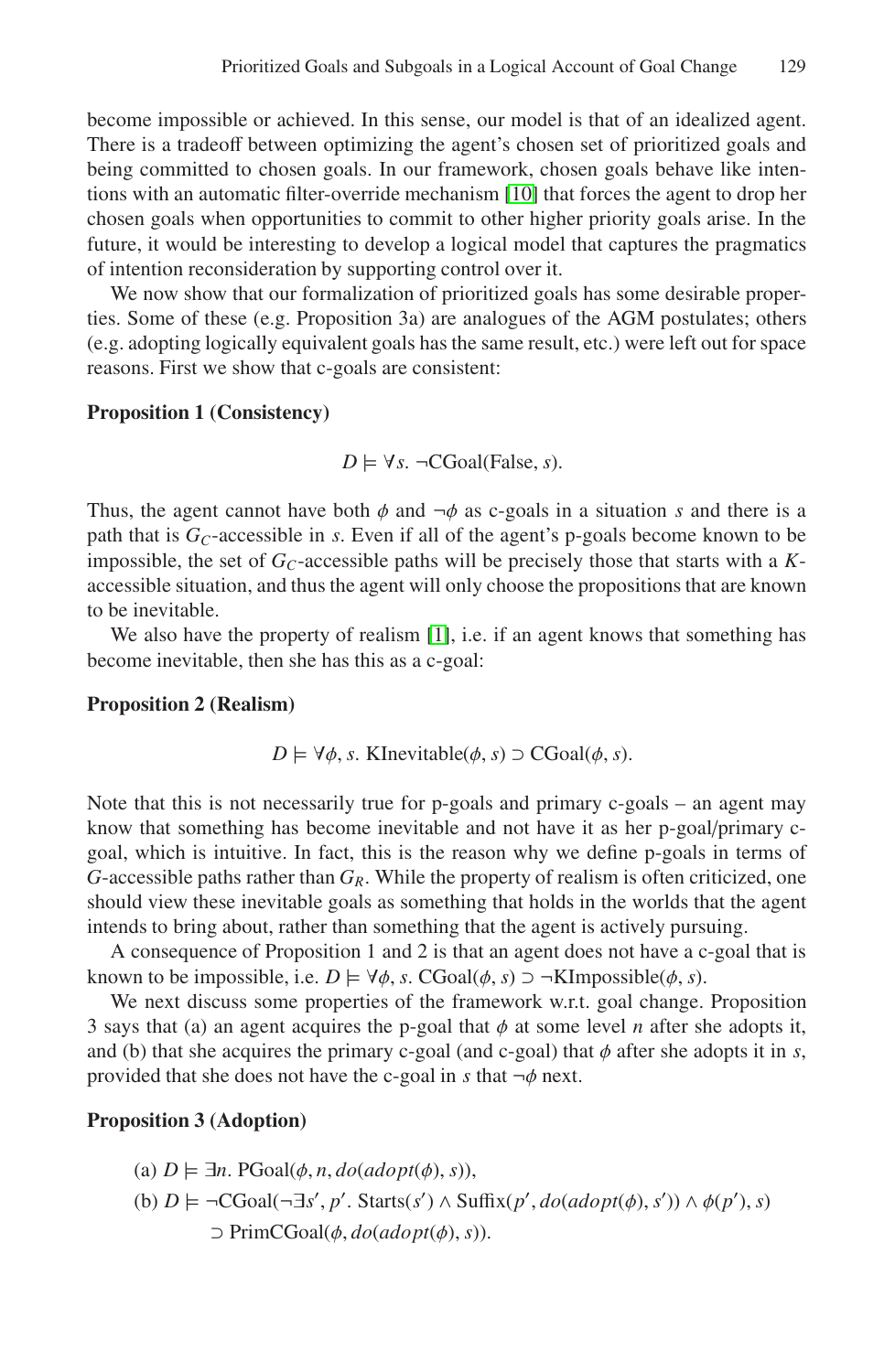We can also show that after dropping the p-goal that  $\phi$  at *n* in *s*, an agent does not have the p-goal (and thus the primary c-goal) that the progression of  $\phi$  at *n*, i.e. ProgressionOf( $\phi$ , *drop*( $\phi$ ), *s*), provided that ProgressionOf( $\phi$ , *drop*( $\phi$ ), *s*) is not inevitable in  $do(drop(\phi), s)$ .

# **Proposition 4 (Drop)**

 $D \models \text{PGoal}(\phi, n, s)$ ∧ ¬Inevitable(ProgressionOf(φ, *drop*(φ), *s*), *do*(*drop*(φ), *s*)) ⊃ ¬PGoal(ProgressionOf(φ, *drop*(φ), *s*), *n*, *do*(*drop*(φ), *s*)),

where,

ProgressionOf( $\phi$ , *a*, *s*)  $\stackrel{\text{def}}{=} \exists p'$ , *s'*. Starts( $p'$ , *s'*)  $\land$  Suffix( $p'$ ,  $do(a, s')$ )  $\land \phi(p')$ .

Note that, this does not hold for CGoal, as  $\phi$  could still be a consequence of two or more of her remaining primary c-goals.

The next few properties concern the persistence of these motivational attitudes. First, we have a persistence property for achievement realistic p-goals:

# **Proposition 5 (Persistence of Achievement RPGoals)**

 $D \models \text{RPGoal}(\diamondsuit \Phi, n, s) \land \text{Know}(\neg \Phi, s) \land \forall \psi \text{. } a \neq drop(\psi) \supset \text{RPGoal}(\diamondsuit \Phi, n, do(a, s)).$ 

This says that if an agent has a realistic p-goal that  $\diamond \Phi$  in *s*, then she will retain this realisitc p-goal after some action *a* has been performed in *s*, provided that she knows that  $\Phi$  has not yet been achieved, and  $\alpha$  is not the action of dropping a p-goal. Note that, we do not need to ensure that  $\diamond \Phi$  is still known to be possible or consistent with higher priority active p-goals, since the SSA for *G* does not automatically drop such incompatible p-goals from the goal hierarchy.

For achievement chosen goals we have the following:

# **Proposition 6 (Persistence of Achievement Chosen Goals)**

$$
D \models \text{OPGoal}(\diamondsuit \Phi \land \text{CorrectHist}(s), n, s) \land \text{CGoal}(\diamondsuit \Phi, s)
$$
  
 
$$
\land \text{Know}(\neg \Phi, s) \land \forall \psi. a \neq drop(\psi) \land \neg \text{CGoal}(\neg \diamondsuit \Phi, n - 1, do(a, s))
$$
  
 
$$
\supset \text{CGoal}(\diamondsuit \Phi, n, do(a, s)).
$$

Thus, in situation *s*, if an agent has the only p-goal at level *n* that  $\diamond \Phi$  and the correct history of actions in *s* has been performed, and if  $\Diamond \Phi$  is also a chosen goal in *s* (and thus she has the primary c-goal that  $\diamond \Phi$ ), then she will retain the c-goal that  $\diamond \Phi$  at level *n* after some action *a* has been performed in *s*, provided that:

- **–** she knows in *s* that Φ has not yet been achieved,
- **–** that *a* is not the action of dropping a p-goal,
- **–** and that at level *n* − 1 the agent does not have the c-goal in  $do(a, s)$  that  $\neg \Diamond \Phi$ , i.e.  $\diamond \Phi$  is consistent with higher priority c-goals after *a* has been performed in *s*.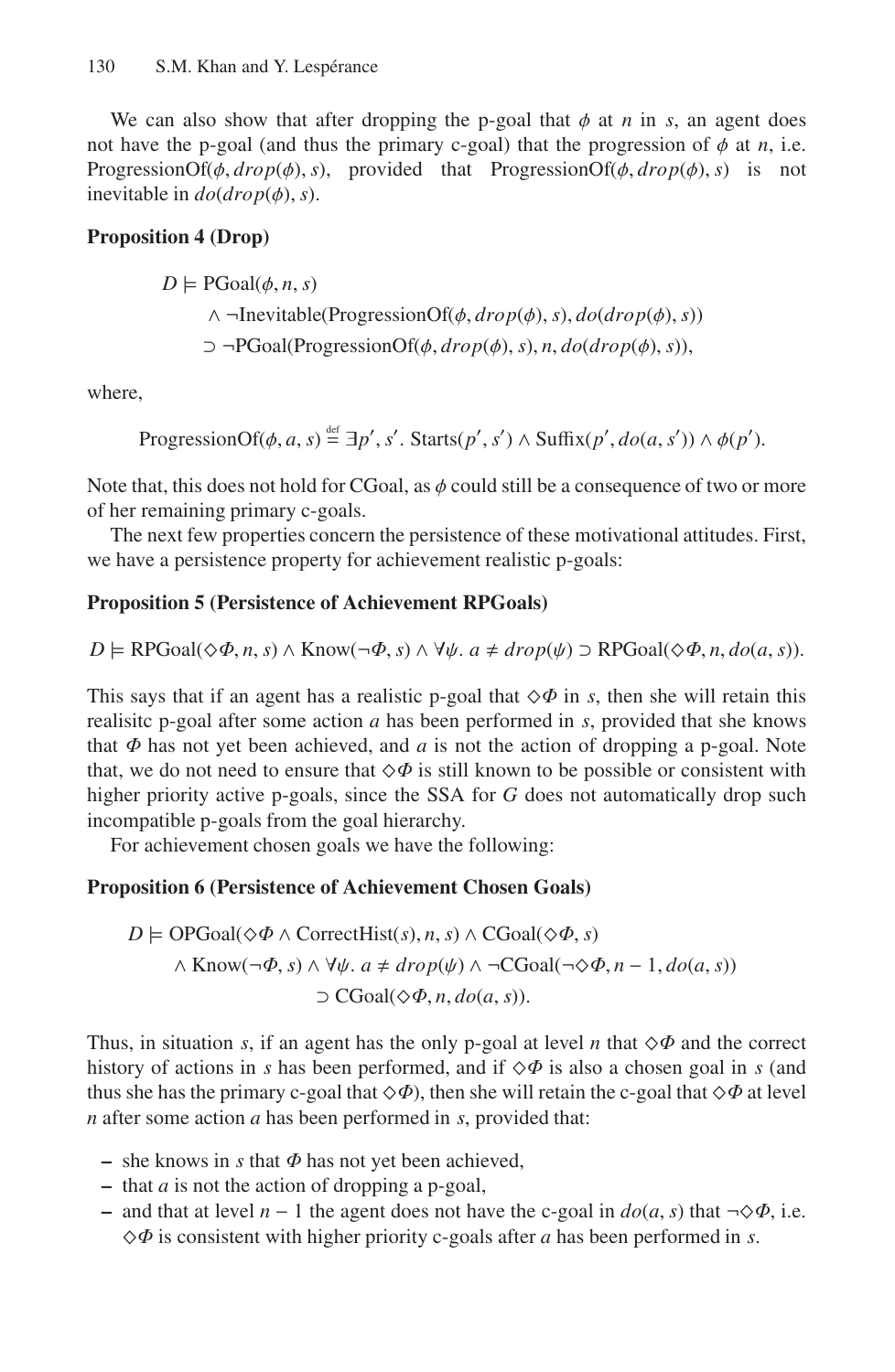Note that this property also follows if we replace the consequent with  $CGoal(\diamond \Phi, do(a,$ *s*)), and thus it deals with the persistence of c-goals. Note however that, it does not hold if we replace the OPGoal in the antecedent with PGoal; the reason for this is that the agent might have a p-goal at level *n* in *s* that  $\phi$  and the c-goal in *s* that  $\phi$ , but not have φ as a primary c-goal in *s*, e.g. *n* might be an inactive level because another p-goal at *n* has become impossible, and  $\phi$  could be a c-goal in *s* because it is a consequence of two other primary c-goals. Thus even if  $\neg \phi$  is not a c-goal after *a* has been performed in *s*, there is no guarantee that the level *n* will be active in  $do(a, s)$  or that all the active p-goals that contributed to  $\phi$  in *s* are still active.

We believe that the dropping of an unrelated p-goal will not affect persistence, and hence it should be possible to strengthen Proposition 5 and 6. Also, in the future we would like to generalize these two propositions to deal with arbitrary temporally extended goals.

# **6 Handling Subgoals**

In this section, we deal with the dynamics of subgoals. As mentioned earlier, a subgoal must be dropped when the parent goal is dropped or becomes impossible. When adopting a subgoal  $\psi$  with respect to a supergoal  $\phi$ , in addition to recording the newly adopted goal  $\psi$ , we need to model the fact that  $\psi$  is a subgoal of  $\phi$ . This information can later be used to drop the subgoal when the parent goal is dropped. One way of modeling this is to ensure that the adoption of a subgoal  $\psi$  w.r.t. a parent goal  $\phi$  adds new p-goals that contain *both this subgoal and this parent goal i.e.* ψ ∧ φ *at a lower priority than the parent goal* φ. This ensures that when the parent goal is dropped, the subgoal is also dropped. To see this, recall that to handle the dropping of a goal  $\phi$ , we drop the p-goals at all *G*-accessibility levels that imply  $\phi$ . Thus, if we drop the parent goal  $\phi$ , it will also drop all of its subgoals including ψ, since the *G*-accessibility levels where the parent goal  $\phi$  holds include the *G*-accessibility levels where the subgoal  $\psi$  holds. Note that, if there are more than one level where the supergoal  $\phi$  is a p-goal, then we copy all these levels, i.e. for each level *n* where  $\phi$  is a p-goal, we add a (lower priority) level to the goal hierarchy. As we will see, this ensures that the sub-subgoals and sub-sub-subgoals etc. are also properly dropped when the supergoal is dropped. Also, this means that dropping a subgoal does not necessarily drop the supergoal.

Before going over the formal details, let us mention some useful bookkeeping tools that we will use: Length( $l$ ) returns the number of elements in list  $l$ ; Nth( $l$ ,  $i$ ) returns the *i*-th element in list *l*, and -1 if  $i >$  Length(*l*); Sort(*l*) returns a sorted version of list *l*. The part of the SSA for *G* that handles subgoal adoption is defined as follows:

 $\text{SubGoalAdopted}(p, n, a, s, \psi, \phi) \stackrel{\text{def}}{=} (n < NPGoals(s) \land \text{Progressed}(p, n, a, s)) \lor$  $(NPGoals(s) \leq n \leq NPGoal(s) + Length(AddList(\phi, s))$ ∧ ∃*i*, *m*. (*n* = *NPGoals*(*s*) + *i* ∧ *m* = Nth(AddList(φ, *s*), *i*) ∧ Progressed(*p*, *m*, *a*, *s*) ∧ ψ(*p*))) ∨  $(n \ge NPGoal(s) + Length(AddList(\phi, s)) \land Progressed(p, n, a, s)).$ 

That is, if the action involves the adoption of a subgoal  $\psi$  w.r.t. a supergoal  $\phi$ , we adjust *G* to incorporate (possibly several) new p-goals. We will discuss each case in turn. First,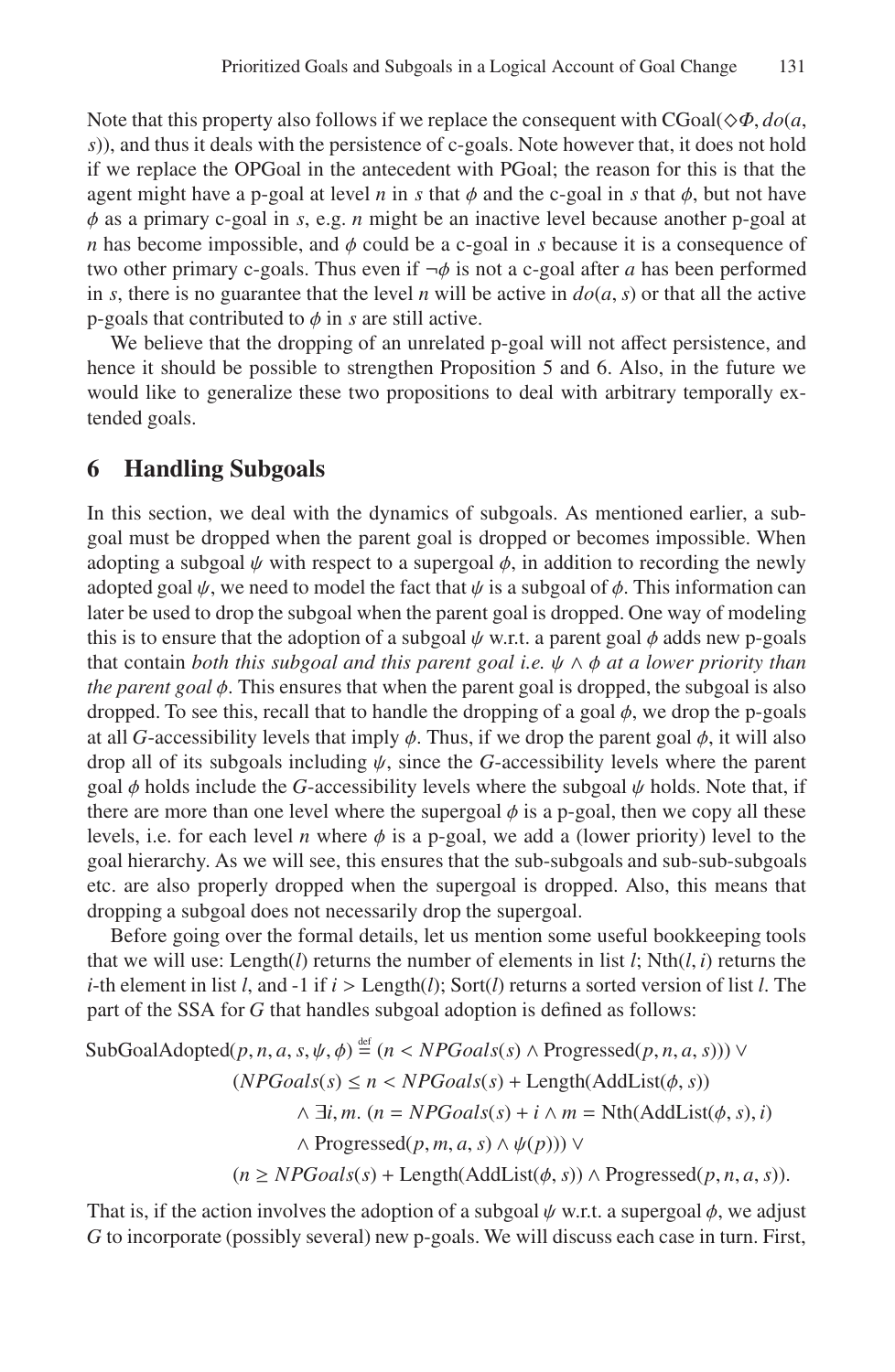note that the existing p-goals are just carried over by progressing them; this is handled by the first disjunct.

Secondly, we adjust *G* starting at level *NPGoals*(*s*). We add a number of new levels that include the conjunction of the only p-goal and the subgoal at a lower priority for all the current only p-goals that imply the parent goal  $\phi$ . For example, say at level *i* we have an OPGoal that  $\phi_i$  and it implies the parent goal that  $\phi$ ; then we add at a lower priority the conjoined goal of the progressed version of  $\phi_i$  and the subgoal  $\psi$ . Our formalization of this uses the abbreviation AddList( $\phi$ , *s*) which is a sorted list of levels such that the parent goal is implied by the only p-goal at this level. AddList is defined as: AddList( $\phi$ ,  $s$ )  $\stackrel{\text{def}}{=}$  Sort([*n* | PGoal( $\phi$ , *n*, *s*)]). The length of this list indicates the number of lower priority goals that needs to be added. As discussed above, this ensures that the agent will drop the subgoal when the parent goal is dropped (but not necessarily vice-versa). Note that if this process adds two or more new p-goals to the agent's goal hierarchy, we maintain the original ordering; e.g. suppose that the agent adopted  $\psi$  w.r.t.  $\phi$ , that there are two *G*-accessibility levels *m* and *n* such that the agent has the only p-goal that  $\phi_m$  at *m* and  $\phi_n$  at *n*, that  $\phi_m$  implies  $\phi$  and  $\phi_n$  implies  $\phi$ , and that  $n > m$ . In that case, the SSA for *G* will add the p-goal  $\phi_m \wedge \phi$  at level *NPGoals*(*s*) and the p-goal  $\phi_n \wedge \phi$  at level *NPGoals*(*s*) + 1.

Finally, all the remaining levels involving trivially true goals are just carried over by progressing them.

The part of the SSA for *NPGoals*that handles subgoal adoption is defined as follows:

# AdjustSubGoalAdopt( $\phi$ ,  $s$ )  $\stackrel{\text{def}}{=} NPGoals(s) + Length(AddList(\phi, s))$ .

That is, when the agent adopts a subgoal w.r.t. a parent goal, her current *NPGoals* is incremented by the number of new p-goals adopted in this process.

Let [us](#page-13-0) go back to our example. Suppose that the agent knows that one way of always being rich is to always work hard, which in turns can be fulfilled by always being energetic. Assume that with this in mind, our agent adopts the subgoal that  $\square$ WorkHard w.r.t. the p-goal that  $\Box$ BeRich, and then adopts the sub-subgoal that  $\Box$ BeEnergetic w.r.t. the subgoal that  $\square$ WorkHard starting in  $S_0$ . Then the agent's goal hierarchy in  $S_1 = do (adopt(\Box WorkHard, \Box Bekich), S_0)$  should include the p-goal that  $\Box WorkHard$ and in  $S_2 = do (adopt(\Box BeEnergetic, \Box WorkHard), S_1)$  should also include the p-goal that  $\Box$ BeEnergetic. According to the SSA for *G*, our agent's goal hierarchy in  $S_1$  and in  $S_2$  will be as in Table 1.<sup>6</sup> In  $S_0$ , the supergoal  $\Box$ BeRich holds at level 0 and thus AddList( $\Box$ BeRich,  $S_0$ ) = [0]. Similarly in  $S_1$ , the supergoal  $\Box$ WorkHard holds at level 3 and thus AddList( $\Box$ WorkHard,  $S_1$ ) = [3]. Now, suppose that in  $S_2$  the agent wants to drop the p-goal that  $\Box$ WorkHard. Then in  $S_3 = \text{do}(\text{drop}(\Box \text{WorkHard}), S_2)$ , she should no longer have □BeEnergetic as a p-goal, but should retain the supergoal that □BeRich. After the agent drops the p-goal that  $\Box$ WorkHard, by the SSA for *G* we can see that all the *G*-accessible levels where  $\Box$ WorkHard holds will be replaced by the only p-goal that CorrectHist( $S_2$ , path) (see  $S_3$  in Table 1). This shows that dropping  $\square$ WorkHard results in the dropping of all of its subgoals (in this case  $\Box$ BeEnergetic), but that its parent goal □BeRich is retained.

<span id="page-13-0"></span> $6$  For simplicity in Table 1, we only show the agent's relevant p-goals rather than its only p-goals (which in addition reflect the actions that have been performed so far, i.e. CorrectHist(*s*)).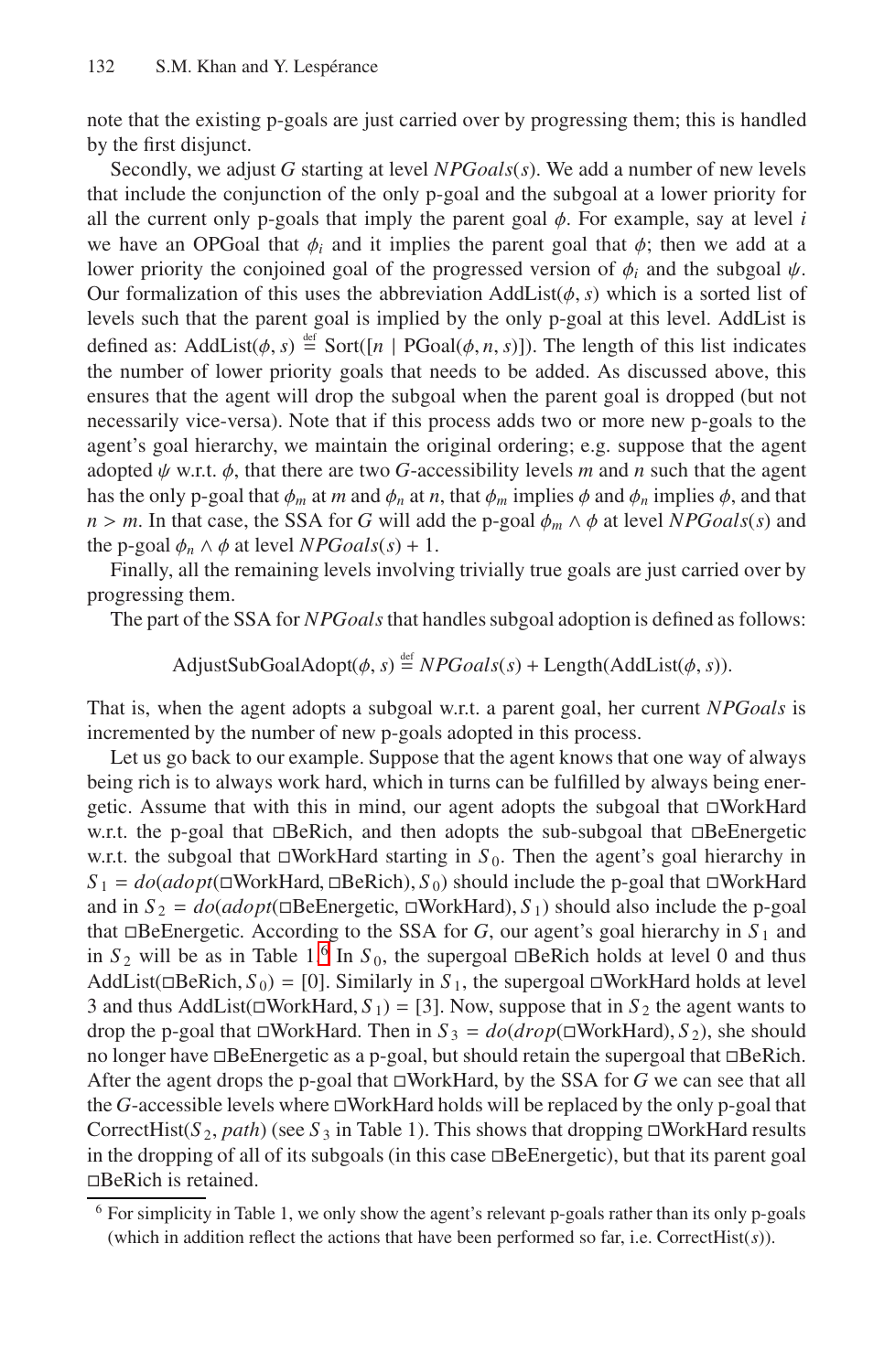We define the SubGoal relation as follows:

 $\text{SubGoal}(\psi, \phi, s) \stackrel{\text{def}}{=} \exists n. \text{ PGoal}(\phi, n, s) \land \neg \text{PGoal}(\psi, n, s)$  $∧ \forall n$ . PGoal( $\psi, n, s$ ) ⊃ PGoal( $\phi, n, s$ ).

This says that  $\psi$  is a subgoal of  $\phi$  in situation *s* iff there exists an *G*-accessibility level *n* in *s* such that  $\phi$  is a p-goal at *n* while  $\psi$  is not, and for all *G*-accessibility levels in *s* where  $\psi$  is a p-goal,  $\phi$  is also a p-goal. Note that, while our formalization of subgoal dynamics allows a subgoal to have multiple parents, in this definition we assume that a subgoal can't have more than one parent. In the future, we will work on relaxing this constraint.

We now discuss some properties concerning the dynamics of subgoals and the dependencies between a subgoal and its parent goal. Proposition 7 states that (a) an agent acquires the p-goal that  $\psi$  after she adopts it as a subgoal of another goal  $\phi$  in *s*, provided that she has the p-goal at some level in  $s$  that  $\phi$ , and (b) she also acquires the primary c-goal that  $\psi$  after she adopts it as a subgoal of  $\phi$  in *s*, provided that she has the primary c-goal in *s* that  $\phi$ , and that she does not have the c-goal in *s* that  $\neg \psi$  next.

### **Proposition 7 (Subgoal Adoption)**

- (a)  $D \models \exists m$ . PGoal $(\phi, m, s) \supset \exists n$ . PGoal $(\psi, n, do (adopt(\psi, \phi), s))$ ,
- (b)  $D \models \text{PrimCGoal}(\phi, s)$ 
	- $\land \neg CGoal(\neg \exists s', p'. \text{Starts}(s') \land \text{Suffix}(p', do(adopt(\psi, \phi), s')) \land \psi(p'), s)$
	- $\supset$  PrimCGoal( $\psi$ , *do*(*adopt*( $\psi$ ,  $\phi$ ), *s*)).

The next property says that after dropping the p-goal that  $\phi$  in *s*, an agent does not have the p-goal (and thus the primary c-goal) that the progression of  $\psi$ , provided that  $\psi$ is a subgoal of  $\phi$  in *s*, and that the progression of  $\psi$  is not inevitable in  $do(drop(\phi), s)$ .

### **Proposition 8 (Supergoal Drop)**

```
D \models \text{SubGoal}(\psi, \phi, s) \land \neg \text{Inevitable(ProgramOf}(\psi, drop(\phi), s), do(drop(\phi), s))⊃ ¬∃n. PGoal(ProgressionOf(ψ, drop(φ), s), n, do(drop(φ), s)).
```
As with Proposition 4, this does not hold if we replace PGoal in the consequence with CGoal since  $\psi$  could be a consequence of a combination of other active p-goals.

The next two properties say that dropping a subgoal does not effect the parent goal.

### **Proposition 9 (Subgoal Drop)**

\n- (a) *D* ⊨ SubGoal(
$$
\psi
$$
,  $\phi$ , *s*)
\n- supset  $\exists n$ . PGoal(ProgressionOf( $\phi$ ,  $drop(\psi)$ , *s*), *n*,  $do(drop(\psi), s)$ ),
\n- (b) *D* ⊨ SubGoal( $\psi$ ,  $\phi$ , *s*) ∧ PrimCGoal( $\phi$ , *s*)
\n- sup<sub>2</sub> PrimCGoal(ProgressionOf( $\phi$ ,  $drop(\psi)$ , *s*),  $do(drop(\psi), s)$ ).
\n

That is, (a) an agent retains the p-goal that the progression of  $\phi$  after she drops a subgoal  $\psi$  of  $\phi$ , and (b) she also retains the primary c-goal that the progression of  $\phi$  after she drops a subgoal  $\psi$  of  $\phi$  in *s*, provided that she has the primary c-goal that  $\phi$  in *s*.

Finally, it can be shown that the SubGoal relation is transitive, i.e. if  $\psi_1$  is a subgoal of  $\phi$  in *s*, and if  $\psi_2$  is a subgoal of  $\psi_1$  in *s*, then  $\psi_2$  must also be a subgoal of  $\phi$  in *s*.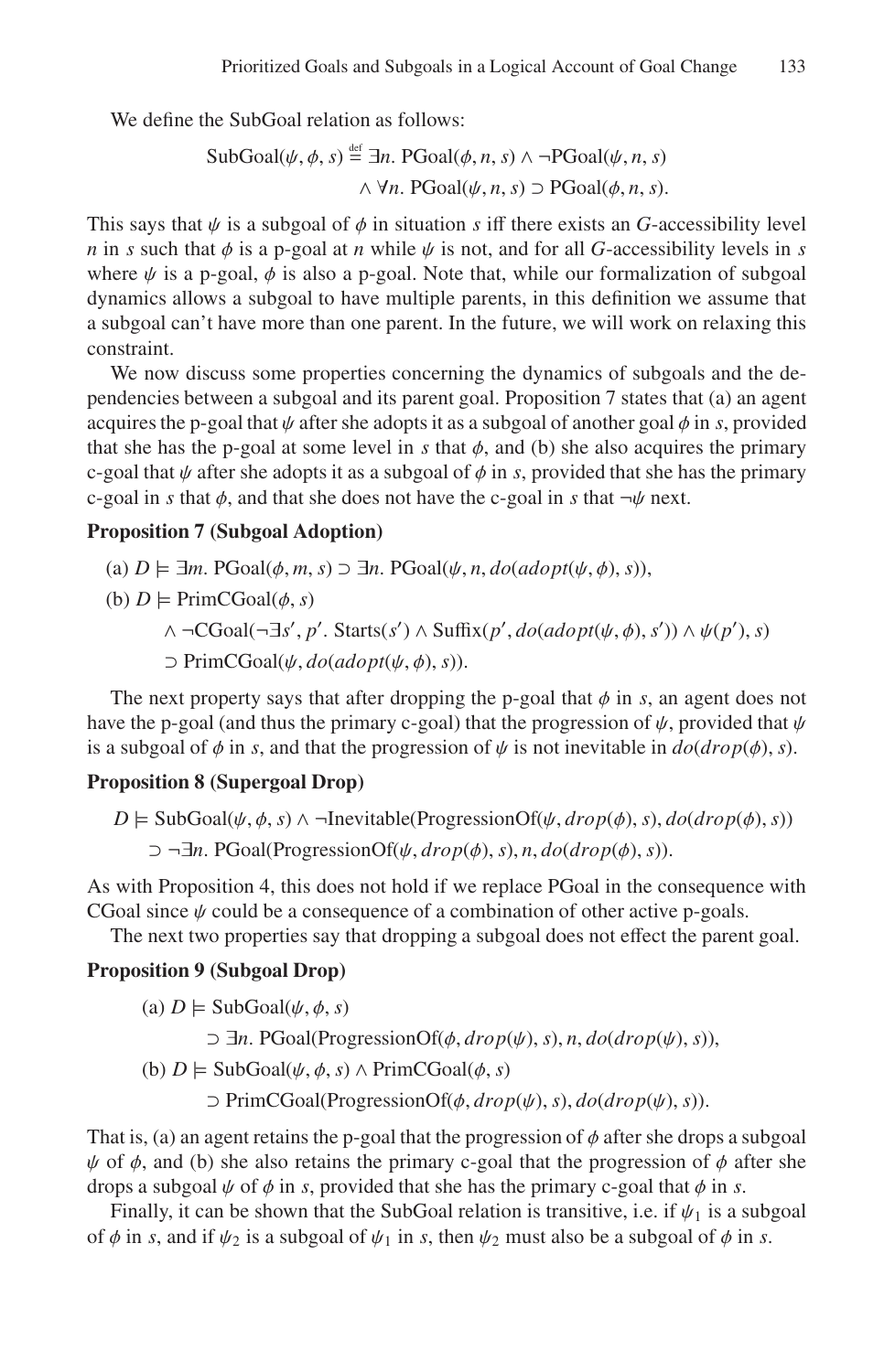# **7 Discussion and Future Work**

In this paper, we presented a formalization of prioritized goals, subgoals, and their dynamics. Our formalization ensures that an agent's chosen goals are always consistent and that goals and subgoals properly evolve as a result of regular actions as well as of adopting and dropping goals. Altho[ug](#page-16-5)h we made some simplifying assumptions, in this paper we h[av](#page-16-2)e focused on developing an expressive framework that captures an idealized form of rationality without worrying about tractability. In would be desirable to study restricted fragments of the logic where reasoning is tractable. Also, before defining more limited forms of rationality, one should have a clear specification of what ideal rationality really is so that one understands what compromises are being made.

While in our account chose[n go](#page-17-5)als are closed under logical consequence, primary c-goals are not. Thus, our formalization of primary c-goals is related to the non-normal modal formalizations of intentions found in the literature [3], and as such it does not suffer from the side-effect problem [1]. For instance, in our framework an agent can have the primary c-goal to get her teeth fixed and know that this always involves pain, but not have the primary c-goal to have pain.

Also, since we are using the situation calculus, we [can](#page-16-1) easily represent procedural goals/plans, e.g. the goal to do  $a_1$  and then  $a_2$  can be written as: PGoal( $\exists s, s_1$ . Starts( $s_1$ ) ∧ OnPath(s)  $\land$  s =  $do(a_2, do(a_1, s_1))$ , 0, S<sub>0</sub>). Golog [12] can be used to represent complex plans/programs. So we can model the adoption of plans as subgoals.

Recently, there have been a few proposals that deal with goal change. Shapiro *et al.* [18] present a situation calculus based framework where an agent adopts a goal when she is requested to do so, and remains committed to this goal unless the requester cancels this request; a goal is retained even if the agent learns that it has become impossible, and in this case the agent's goals become inconsistent. Shapiro and Brewka [7] modify this framework to ensure that goals are dropped when they are believed to be impossible or when they are achieved. Their account is similar to ours in the sense that they also assume a priority ordering over the set of (in their case, requested) goals, and in every situation they compute chosen goals by computing a maximal consistent goal set that is also compatible with the agent's beliefs. However, their model has some unintuitive properties: the agent's chosen goals in  $do(a, s)$  may be quite different from her chosen goals in *s*, although *a* did not make any of her goals in *s* impossible or inconsistent with higher priority goals, because inconsistencies between goals at the same priority level are resolved differently. In their framework, this can happen because goals are only partially ordered. Note that, while one might argue that a partial order over goals might be more general, allowing this means that additional control information is required to obtain a single goal state after the agent's goals change. Also, we provide a more expressive formalization of prioritized goals – we model goals using infinite paths, and thus can model many types of goals that they cannot. Finally they model prioritized goals by treating the agent's p-goals as an arbitrary set of temporal formulae, and then defining the set of c-goals as a subset of the p-goals. But our possible world semantics has some advantages over this: it clearly defines when goals are consistent with each other and with what is known. One can easily specify how goals change when an action *a* occurs, e.g. the goal to do *a* next and then do *b* becomes the goal to do *b* next, the goal that  $\Diamond \Phi \lor \Diamond \Psi$  becomes the goal that  $\Diamond \Psi$  if *a* makes achieving  $\Phi$  impossible, etc.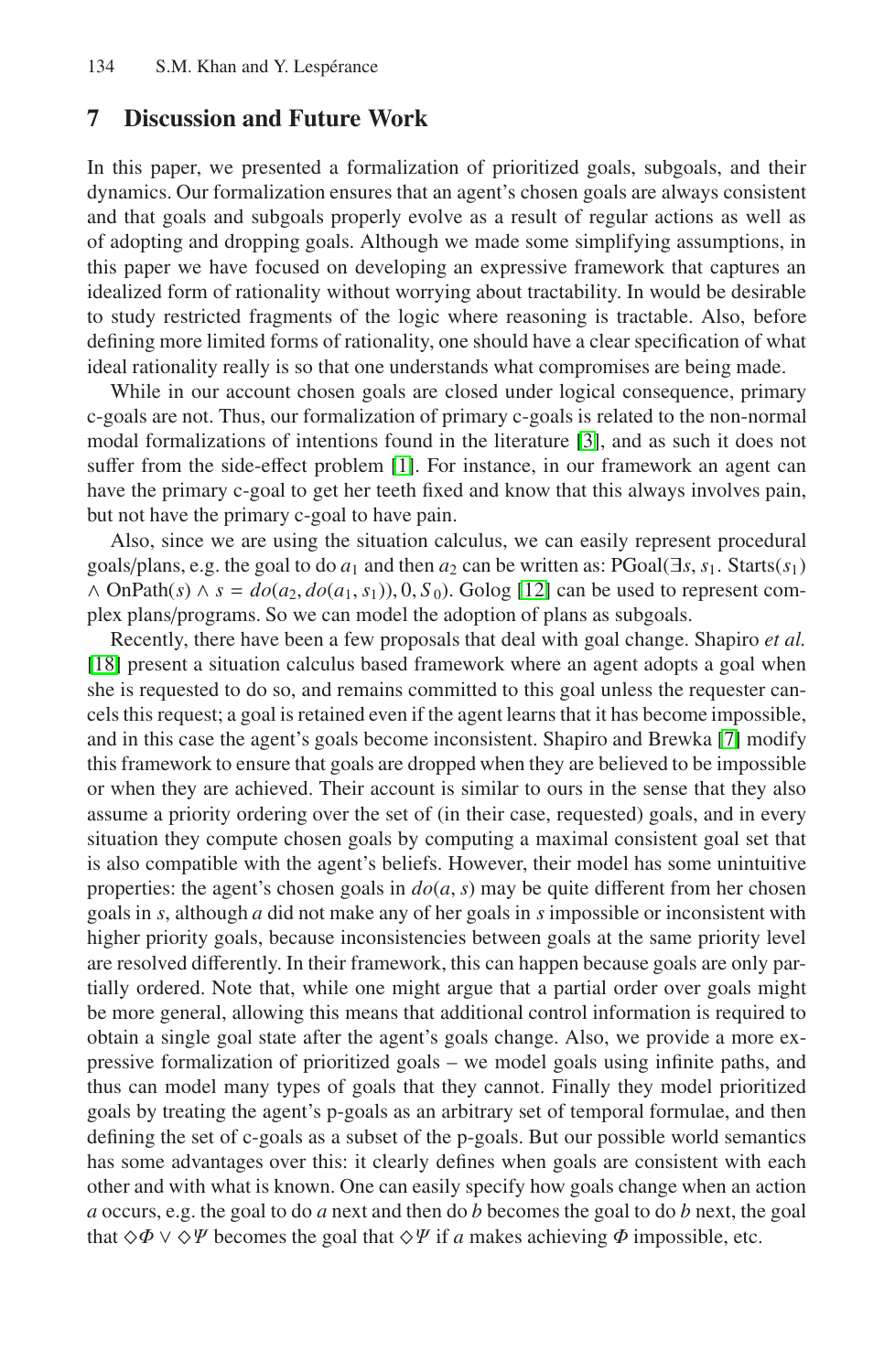There has been much work on agent programming languages with declarative goals where the dynamics of goals and intentions and [the](#page-17-6) dependencies between goals and subgoals are modeled (e.g. [19,20,9] and the references therein). However, most of these are not based on a formal theory of agency, and to the best of our knowledge, none maintains the consistency of (chosen) goals (e.g. when adopting a plan to achieve a goal, these frameworks do not ensure that this plan is consiste[nt](#page-16-0) with the agent's other concurrent goals/plans). Also, most of these do not deal with temporally extended goals, and as a result they often need to accommodate inconsistent goal-bases to allow the agent to achieve conflicting states at different time points (e.g. the default logic based framework in [21]); chosen goals are required to be consistent. In [22], the authors formalized two semantics for representing conflicting goals, using propositional and default logic; they argued that even logically consistent goals can be conflicting, e.g. when multiple goals/plans are chosen to fulfill the same (super)goal. Unlike us however, they do not address how an agent chooses the goals that she will actively pursue. In [6], the authors present a situation calculus based agent programming language where the agent executes a program while maximizing the achievement of a set of prioritized goals. However, they do not formalize goal dynamics.

<span id="page-16-2"></span>One limitation of our account is that we assume that the agent's p-goals are totally ordered in terms of priority. Also, newly adopted p-goals are assigned the lowest priority. A consequence of this is that an agent's c-goals depend on the adoption order of her p-goals. For instance, given a fixed starting situation, an agent can end up with two different sets of c-goals by adopting  $\phi$  followed by  $\psi$ , and by adopting  $\psi$  followed by  $\phi$ . This has very different results when  $\phi$  and  $\psi$  conflict with each other. We would like to address this by incorporating the priority of the p-goal as an argument to the *adopt* action, and handling this in the framework. Finally, one could argue that our agent wastes resources trying to optimize her c-goals at every step. In the future, we would like to develop an account where the agent is strongly committed to her chosen goals, and where the filter override mechanism is only triggered under specific conditions.

### <span id="page-16-5"></span><span id="page-16-4"></span><span id="page-16-3"></span>**References**

- 1. Cohen, P.R., Levesque, H.J.: Intention is Choice with Commitment. Artificial Intelligence 42(2-3), 213–361 (1990)
- <span id="page-16-0"></span>2. Sadek, M.D.: A Study in the Logic of Intention. In: Third Intl. Conf. on Principles of Knowledge Representation and Reasoning (KR&R 1992), Cambridge, MA, pp. 462–473 (1992)
- 3. Konolige, K., Pollack, M.E.: A Representationalist Theory of Intention. In: Thirteenth Intl. J. Conf. on Artificial Intelligence (IJCAI 1993), Chambéry, France, pp. 390-395 (1993)
- <span id="page-16-1"></span>4. Singh, M.P.: Multiagent Systems – A Theoretical Framework for Intentions, Know-How, and Communications. LNCS (LNAI), vol. 799. Springer, Heidelberg (1994)
- 5. Shapiro, S., Lespérance, Y., Levesque, H.J.: Goals and Rational Action in the Situation Calculus - A Preliminary Report. In: Working Notes of the AAAI Fall Symposium on Rational Agency: Concepts, Theories, Models, and Applications, Cambridge, MA, November 1995, pp. 117–122 (1995)
- 6. Sardina, S., Shapiro, S.: Rational Action in Agent Programs with Prioritized Goals. In: Second Intl. J. Conf. on Autonomous Agents and Multi-Agent Sys (AAMAS 2003), Melbourne, Australia, pp. 417–424 (2003)
- 7. Shapiro, S., Brewka, G.: Dynamic Interactions Between Goals and Beliefs. In: Twentieth Intl. J. Conf. on Artificial Intelligence (IJCAI 2007), India, pp. 2625–2630 (2007)